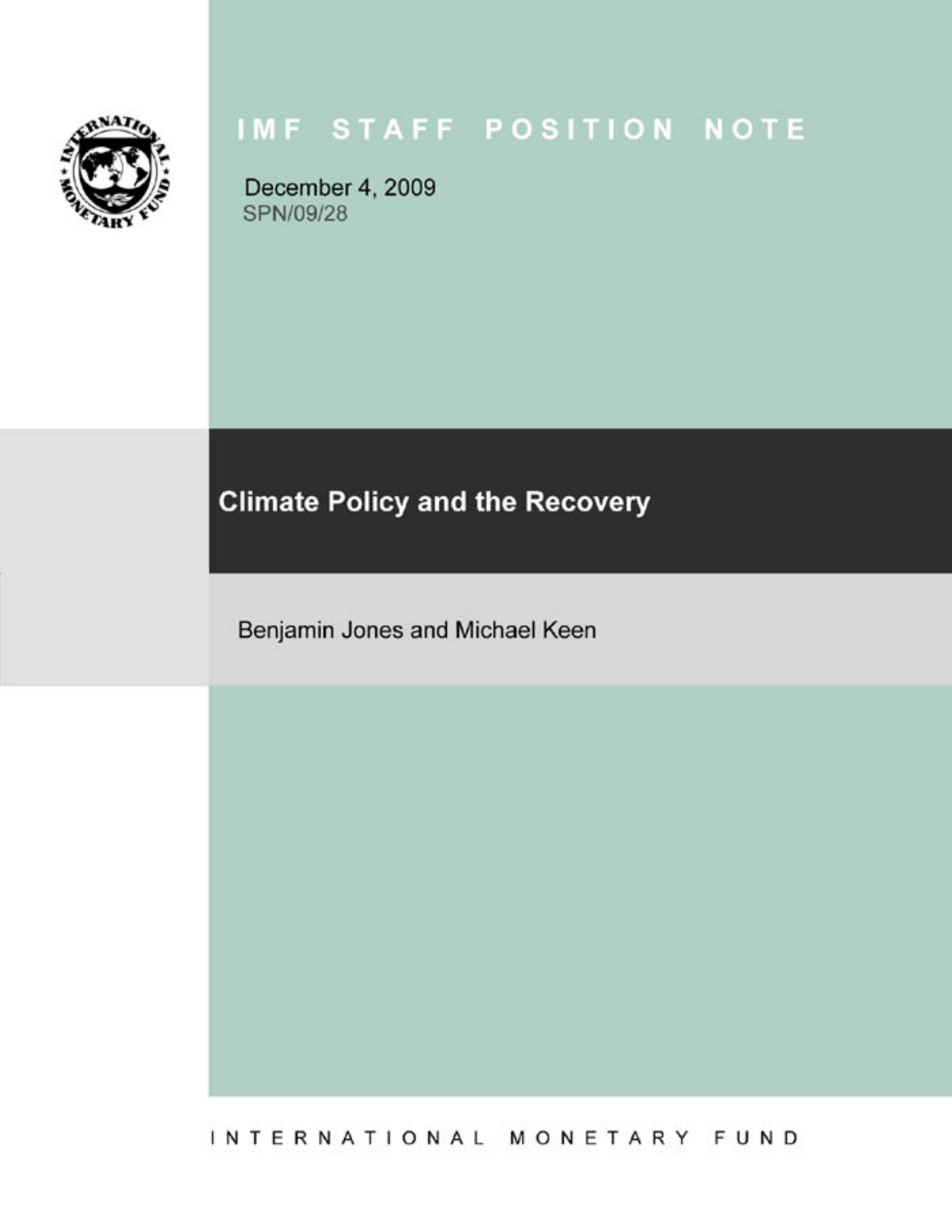#### INTERNATIONAL MONETARY FUND

#### Fiscal Affairs Department

# **Climate Policy and the Recovery**

Prepared by Benjamin Jones and Michael Keen

Authorized for distribution by Carlo Cottarelli

December 4, 2009

**DISCLAIMER: The views expressed herein are those of the author(s) and should not be attributed to the IMF, its Executive Board, or its management.** 

| JEL Classification Numbers: Q43, Q50, H23, E62 |                                                                                       |
|------------------------------------------------|---------------------------------------------------------------------------------------|
| Keywords:                                      | Climate change, fiscal policy, carbon taxation,<br>emissions trading, fiscal stimulus |
| Author's E-mail Address:                       | Bjones $4\omega$ imf.org; Mkeen $\omega$ imf.org                                      |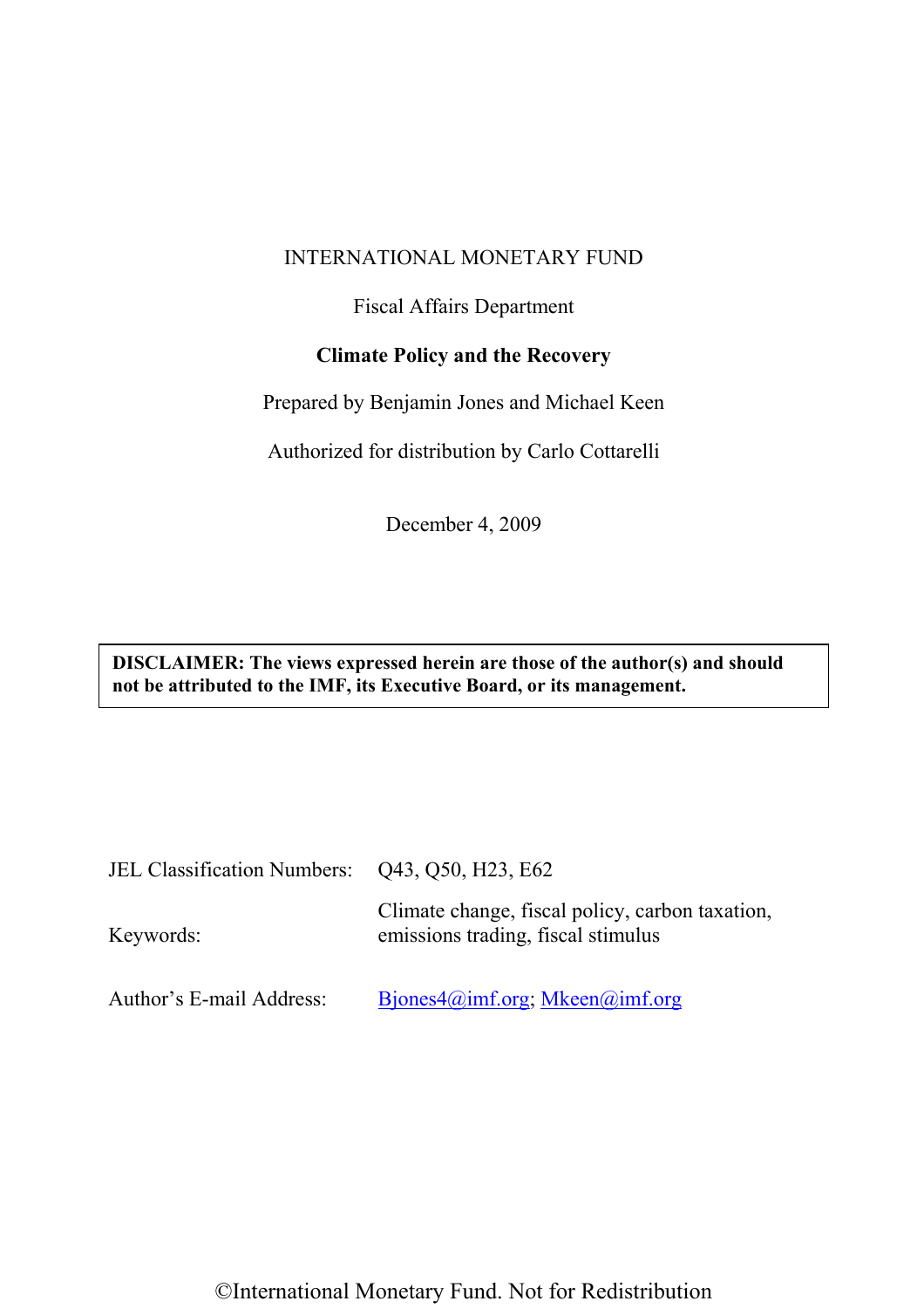<span id="page-2-0"></span>

| Contents                                                                     | Page |
|------------------------------------------------------------------------------|------|
|                                                                              |      |
|                                                                              |      |
|                                                                              |      |
| B. Supporting Greener Growth: Climate-Related Spending in the Longer Term 12 |      |
|                                                                              |      |
|                                                                              |      |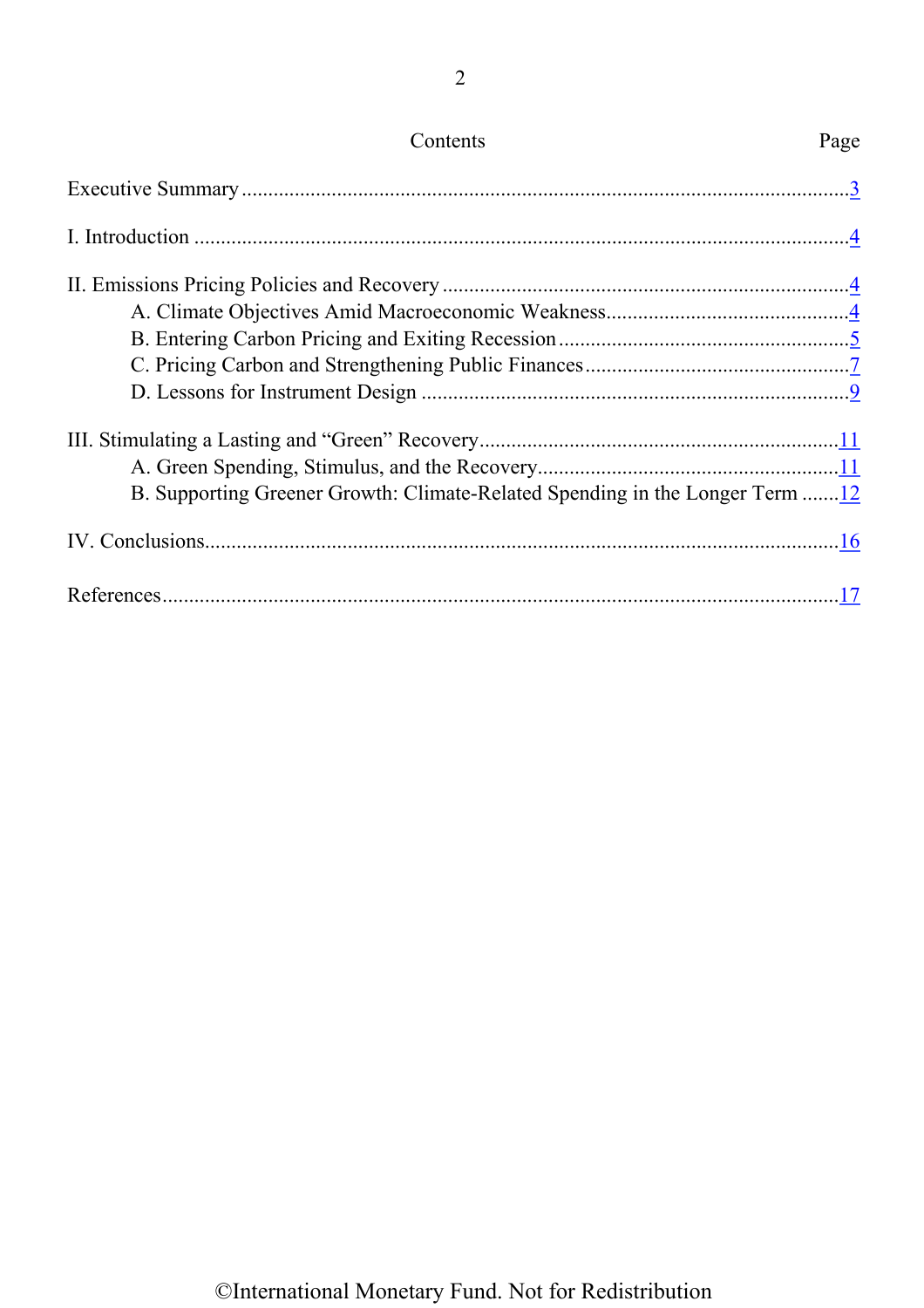#### **[EXECUTIVE SUMMARY](#page-2-0)**

<span id="page-3-0"></span>*Negotiations towards a successor to the Kyoto Protocol on climate change have come to a critical point, and domestic climate policies are being developed, as the world seeks to recover from the deepest economic crisis for decades and looks for new sources of sustainable growth. This position note considers the challenge posed by these two policy imperatives: how to exit from the crisis while developing an effective response to climate change. It argues that:* 

- x *The economic crisis does not change the basic climate challenge, or the proper response to it. Even a serious recession, with prolonged output losses, has limited implications for appropriate mitigation objectives.*
- x *The crisis should not distract from efforts to address the externality that is at the heart of the climate challenge, which requires that firms and households pay for the social damage that their emissions cause (through carbon pricing).*
- x *A cautious shift towards more aggressive carbon pricing (though taxation or tradable emission permits) need not impede recovery.*
- x *Stronger emissions pricing could make a substantial and efficient contribution to restoring fiscal positions damaged by the crisis.*
- x *Achieving such pricing requires resisting political pressures to overcompensate producers, notably by awarding them emissions permits free of charge.*
- x *While carbon pricing is important,"green" stimulus measures have a useful role to play in sustaining aggregate demand and employment in the short term.*
- x *Increased climate-related public spending is likely to be needed into the longer term to correct market failures (including in technological development) and reduce the adverse effects of climate change, especially on the most vulnerable.*
- x *Spending policies should not substitute for more efficient pricing of pollution especially given the intense fiscal challenges many countries now face.*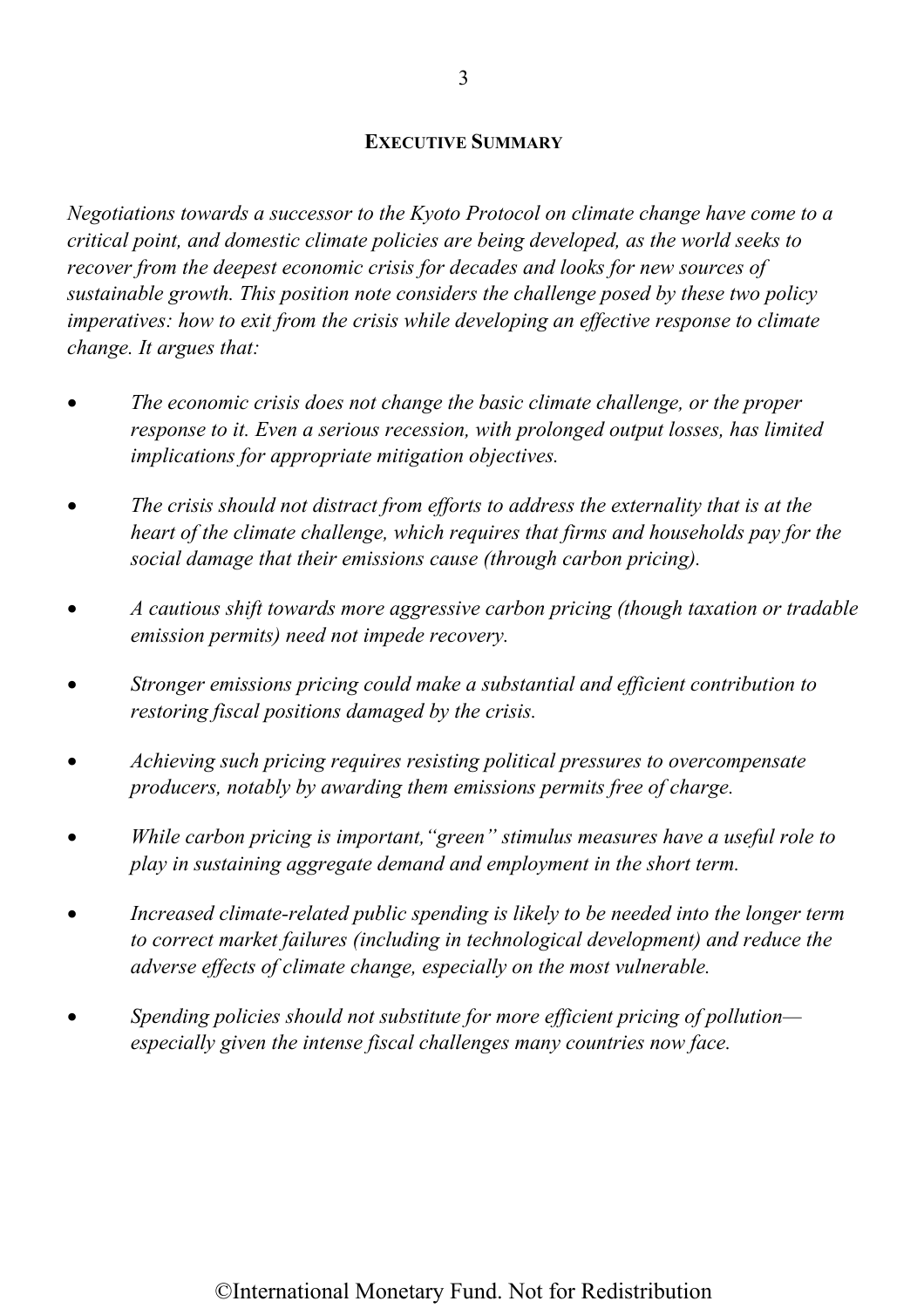#### **[I. INTRODUCTION](#page-2-0)**

<span id="page-4-0"></span>**The current debate on climate policy takes place amidst efforts to recover from the economic crisis and address fiscal challenges ahead.** Negotiations towards a successor to the Kyoto Protocol (due to be concluded in December 2009), and reforms of climate policies at national levels, are intensifying. At the same time, countries are looking for new sources of sustainable growth and, in many cases, the means to cope with severe fiscal pressures that the crisis and responses to it have aggravated.

<span id="page-4-2"></span><span id="page-4-1"></span>**This note considers the interaction between these two challenges.** How should the challenges of recovery affect climate policy? And how should climate concerns be reflected in macroeconomic and fiscal policies over the short and longer terms? Section II discusses the impact of the crisis and recession on emissions pricing objectives and policies. Section III considers the role of climate-related expenditure programs both as part of fiscal stimulus packages and in the longer term. Section IV concludes.

#### **[II. EMISSIONS](#page-2-0) PRICING POLICIES AND RECOVERY**

### **[A. Climate Objectives Amid Macroeconomic Weakness](#page-2-0)**

**While the crisis has reduced the flow of greenhouse gas emissions, and may continue to do so for some time, the effect on their accumulated stock will be modest**. The International Energy Agency (IEA, 2009) forecasts that global emissions—after increasing rapidly in recent years—could fall by more than 2.5 percent in 2009. The damage from climate change, however, arises not from the *flow* of greenhouse gases but from the accumulated *stock*. And the sheer scale and very slow decay of the stock mean that even quite large reductions in the flow can make little dent in it.  $\frac{1}{2}$  Even a 10 percent fall in global emissions lasting two years, for example, might reduce the stock of greenhouse gases by only around 0.1 percent.<sup>2</sup> The crisis may have more persistent effects on output (because cyclically unemployed workers lose market attachment, for instance), feeding through to emissions. But even a permanent 10 percent cut in emissions<sup>3</sup>—though ultimately lowering the steady-state stock of greenhouse gases in the extremely distant future by this amount—would likely reduce the stock in 2040 (the sort of horizon mitigation with which climate policy must

<sup>&</sup>lt;sup>1</sup> There may be other aspects of output reduction that ameliorate potential climate damage. Hallegatte and Ghil (2008) find that recession reduces vulnerability to natural disasters, as idle resources can be made available for reconstruction.

<sup>&</sup>lt;sup>2</sup> Current concentration of greenhouse gases is about 430 parts per million (ppm) of  $CO_2$  equivalent, to which emissions prior to the crisis were adding about 2.25 ppm per year. For the illustrative calculations in this paragraph, emissions are simply assumed proportional to output and decay to be zero.

 $3$  The IMF (2009a) finds that banking crises can lead to permanent output losses of this order.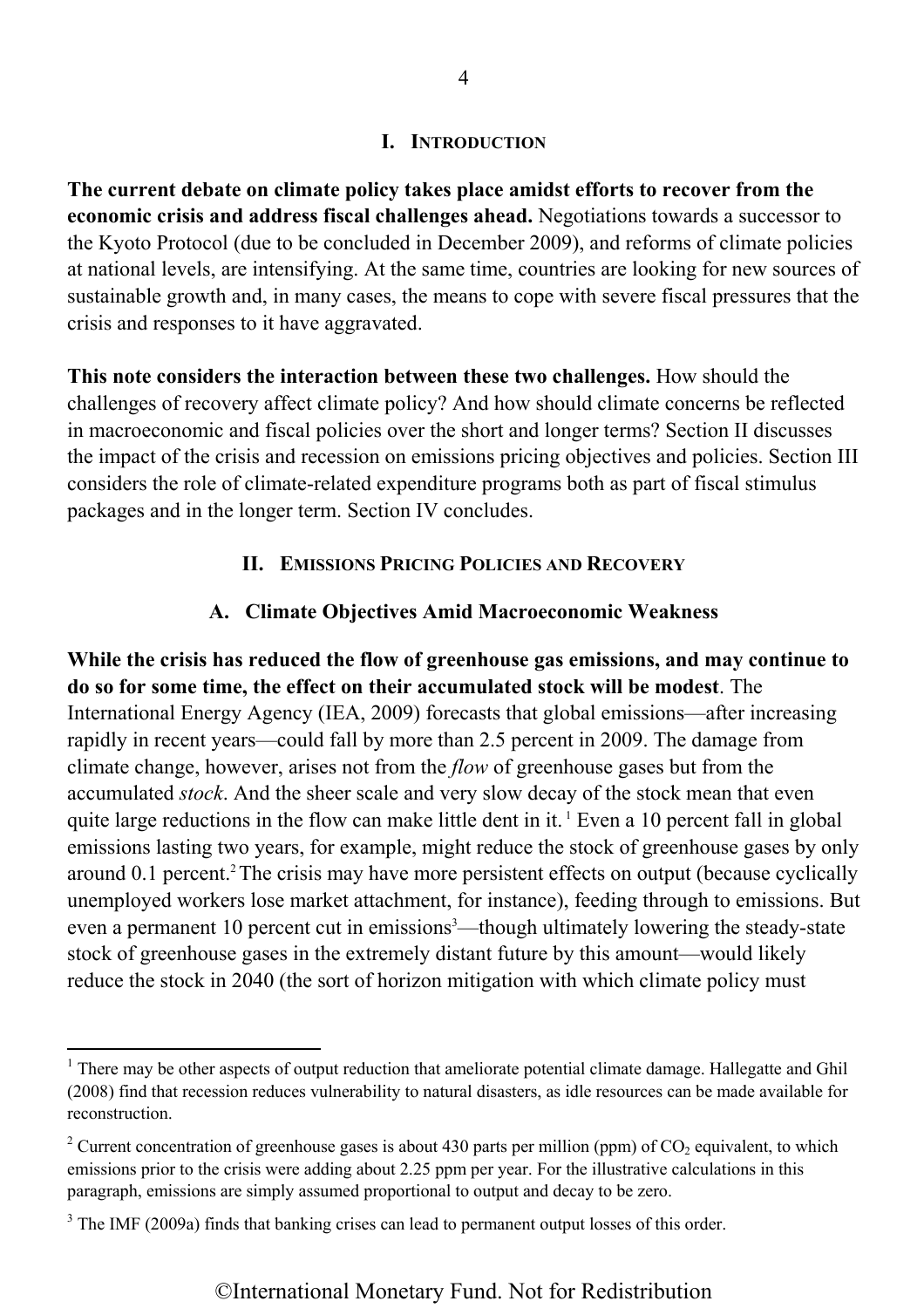<span id="page-5-0"></span>concern itself) by only around 2 percent.<sup>4</sup> That is a small amount relative to the massive reductions that recent scientific and economic analyses suggest will be necessary.<sup>5</sup>

**Raising the cost to firms and households of emitting greenhouse gases—central to addressing the externality problem at the heart of climate change—thus remains a priority, and the extent of desirable long-run abatement has not fallen.** The fundamental nature and magnitude of the market failures underlying the climate problem—above all, that polluters do not bear the full costs of emissions—are unaffected by the economic downturn. Current mitigation efforts are now generally acknowledged to be inadequate for meeting the economic, social, and political problems that climate change can create. For example, the IEA (2009) estimates that—under current policies, and with allowance for the crisis—global emissions could rise by 40 percent from current levels by 2030. Broader and deeper international carbon pricing must therefore remain a key priority in the coming years, with leadership by advanced countries essential to this process. Reaffirming existing mitigation commitments, and actively pursuing further policy developments, will be critical.

# **[B. Entering Carbon Pricing and Exiting Recession](#page-2-0)**

# **In some important respects, recent developments in the macroeconomy argue for more rather than less ambitious abatement objectives**. This is for two reasons.

**First, there has been a marked reduction in the marginal costs of mitigation**. Under the European Union (EU) Emissions Trading Scheme (ETS), for example, permit prices tumbled from  $\epsilon$ 29 tCO<sub>2</sub> to  $\epsilon$ 8 tCO<sub>2</sub> between July 2008 and February 2009 (recovering to  $\epsilon$ 13 tCO<sub>2</sub> in December 2009). Similarly, credit prices under the Clean Development Mechanism (CDM) fell from €22 tCO<sub>2</sub> to €8 tCO<sub>2</sub> over the period (and now stand at roughly €12 tCO<sub>2</sub>).<sup>6</sup> These price declines signal a weakening of the demand for permits, and hence in the private mitigation costs underpinning that demand—which in turn implies, in principle, that more mitigation should be undertaken.<sup>7</sup> But of course this demand reduction is expected to be

<sup>&</sup>lt;sup>4</sup> This assumes atmospheric greenhouse gas concentrations in 2040 would otherwise have been around 525 ppm.

 $<sup>5</sup>$  The International Panel on Climate Change (IPCC, 2007) estimates that global emissions might need to fall by</sup> between 50 and 80 percent from current levels by mid-century in order for there to be a reasonable chance of restricting future temperature increases to less than 2° Celsius above pre-industrial levels.

<sup>&</sup>lt;sup>6</sup> The CDM, a provision of the Kyoto protocol, enables industrialized countries to meet their emissions targets by financing projects that reduce emissions in developing countries.

 $<sup>7</sup>$  This leaves aside the question of whether the caps, and corresponding permit prices, were at appropriate levels</sup> prior to the crisis. That is not clear-cut, as estimates of optimal emissions price paths vary quite widely (partly reflecting the use of different discount rates for evaluating future damages). Estimates by Stern (2007), for example, lie somewhere above current market prices, whereas Nordhaus (2007) suggests these may in fact be too high.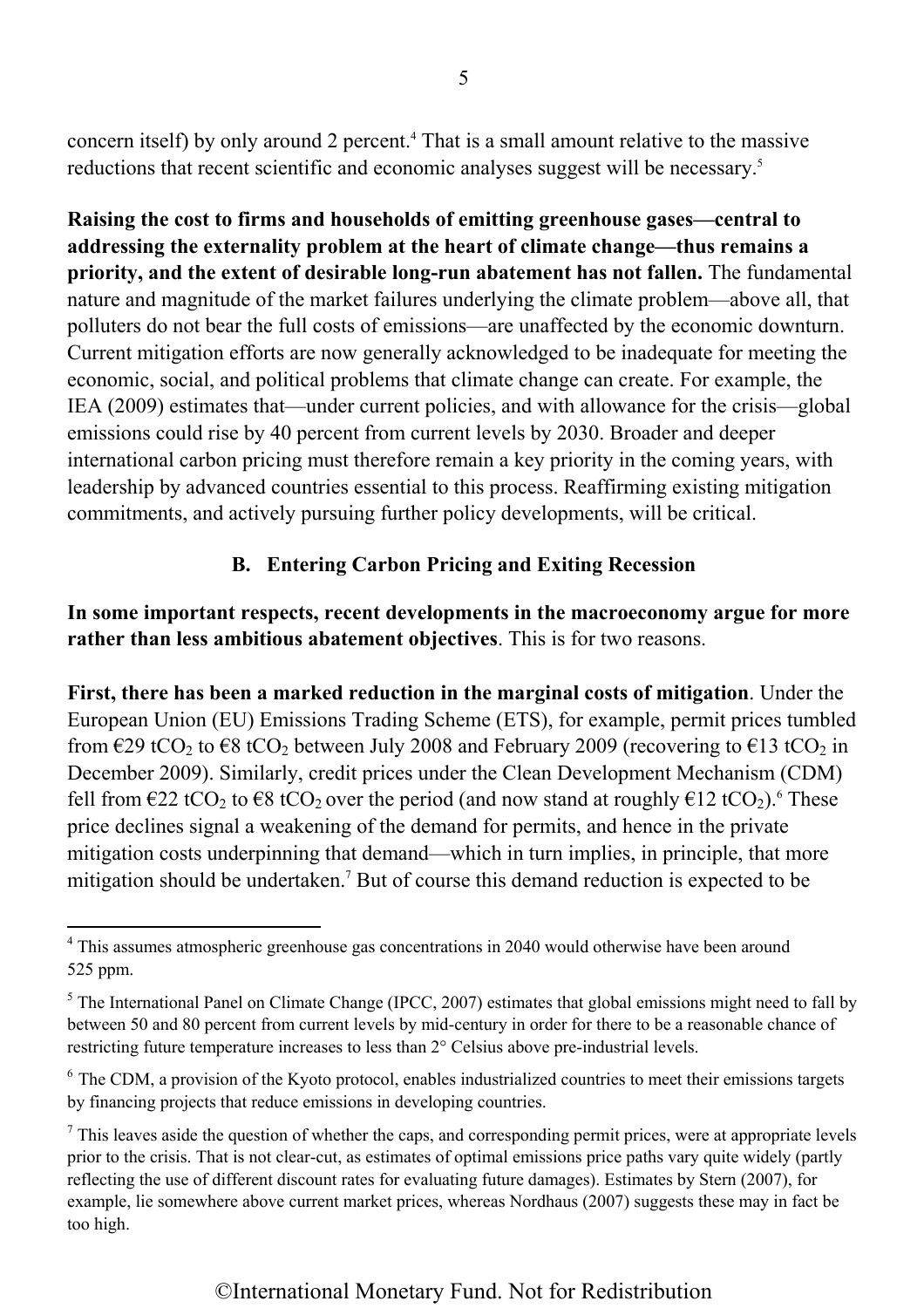short-lived (relative at least to the time horizons of climate policy), so that fine-tuning of caps (that is, the upper limits on emissions under permit trading schemes like the ETS) may be unwise. The point remains, nonetheless, that lower private costs of mitigation mean that, if anything, emission targets should be tighter rather than looser.

**More important, relatively low energy prices present opportunities for fundamental pricing reform**. While there will of course be opposition, even temporarily lower prices of oil and other energy sources should increase the political palatability of firmer emissions pricing. Countries with controlled fuel prices, in particular, are likely to find periods of relatively modest prices the most opportune for locking in automatic pricing mechanisms that embody an appropriate green tax element—as has been done in Pakistan, for instance.

**Against this, however, the likelihood of a slow and fragile recovery warrants some caution in increasing carbon prices**. There is good reason to suppose that emissions pricing, if well designed and implemented across a broad base, need impose only modest economic costs over the longer term, when the economy is able to fully adjust.<sup>8</sup> However, most characterizations and quantifications of optimal carbon pricing policies assume the economy is functioning well in other respects. That is not the case at present, with significant labor market and other distortions marking a weakly performing economy. The risk of further exacerbating these distortions means that the proper level of carbon pricing may differ from the "first-best" levels commonly focused on. Substantial and unanticipated carbon price increases in the midst of a recession could worsen these other distortions by, for instance, generating unwelcome pressures on production costs and household incomes, thus dampening prospects for recovery and (to the extent that labor is complementary with energy inputs) employment. The argument should not be taken too far: easing labor market conditions, for instance, is best done by removing distortions directly affecting employment decisions, not by introducing further distortions by under-pricing carbon. There is, nevertheless, a strong case for moving to more aggressive carbon pricing gradually—and pre-announced to enable firms and households to adjust<sup>9</sup>—so as to ease the transition to pricing that more fully reflects the underlying social cost.

**The current risk, however, is of too much caution**. The natural focus on recovery may weaken the prospects for the commitments to credible future emissions pricing that are critical for guiding efficient investments in long-lived capital of the type common in energy markets. It may, for instance, have strengthened the hand of industrial lobbies emphasizing the competitiveness risks to which stronger climate policy may expose them—even though there is much evidence these risks are limited for all but a handful of energy-intensive, trade-

<sup>8</sup> See IMF (2008a) and Stern (2007).

<sup>&</sup>lt;sup>9</sup> Credible pre-announcement of environmental tax reform in the United Kingdom, for example, also stimulated investment prior to implementation. See National Audit Office (2007).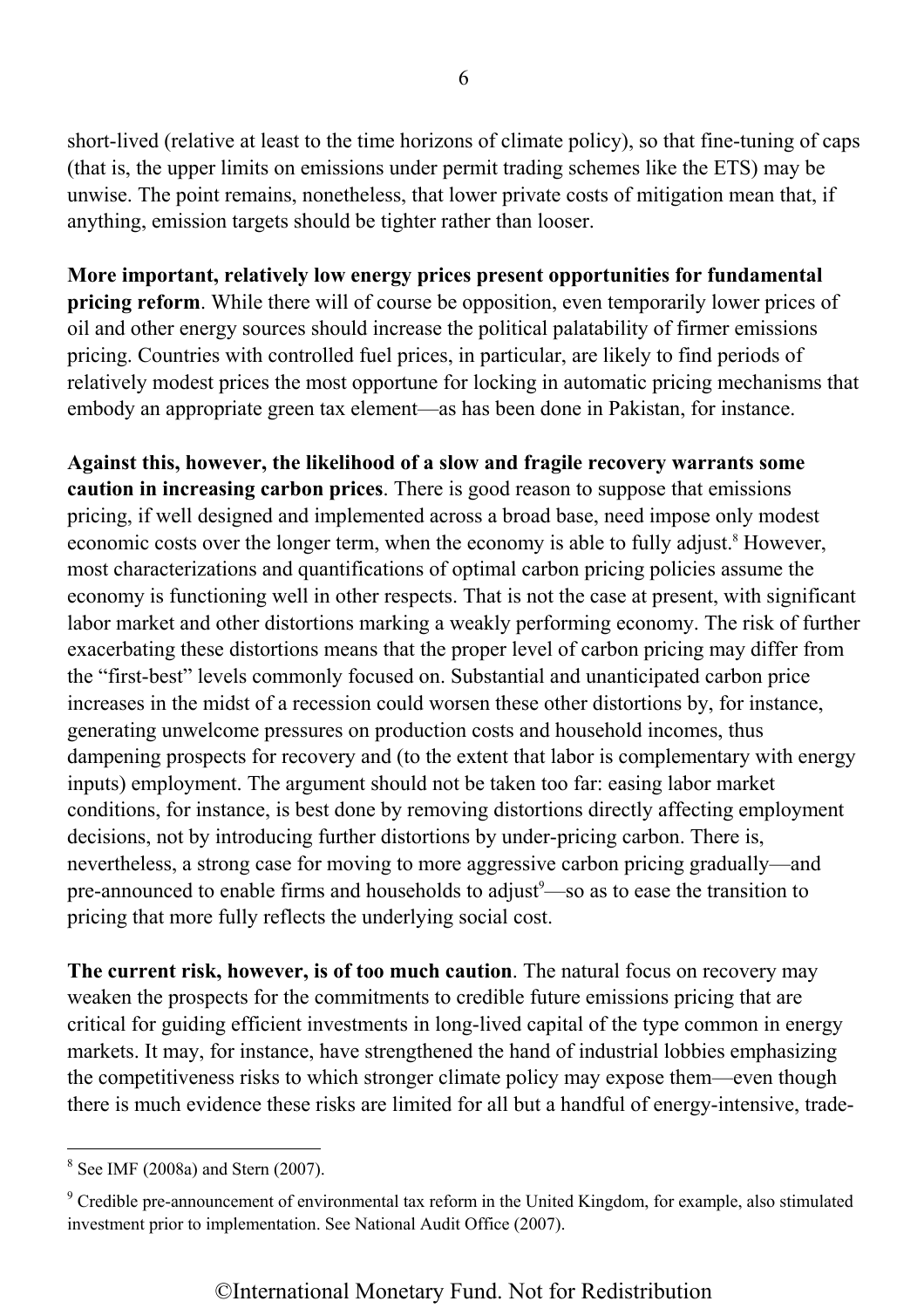<span id="page-7-0"></span>exposed sectors<sup>10</sup> and that current and prospective levels of compensation may, in many cases, be excessive (as discussed in Section C). Negotiations on the EU's Climate and Energy Package, for example, have seen a significant increase in the number of emissions rights proposed to be given away free to industrial producers.

# **Credibility of strong future carbon pricing is much needed, though hard to achieve**.

Showing signs of willingness to compromise climate objectives when times are hard would not be helpful. Although likely to encounter initial opposition from some interest groups, auctioning emissions rights, if these are reasonably long-lived, could ultimately create a lobby interested in preserving their value. Perhaps more fundamentally, the good that auctioning rights or imposing carbon taxes can do for the public finances given the fiscal challenges ahead**—**by reducing the use of more distortionary and damaging tax instruments, and helping sustain key public services**—**could serve to build a constituency of support both inside and outside of government.

# **[C. Pricing Carbon and Strengthening Public Finances](#page-2-0)**

**The crisis, and policy responses to it, leave many countries even worse prepared for fiscal challenges ahead**. The fiscal positions of many countries have been substantially weakened: by 6 percent of GDP, on average, for advanced G-20 countries in 2008–09.<sup>11</sup> Even more pressing, in many cases, are the challenges of financing future age- and health-related spending: the IMF (2009c) puts the net present value of future spending increases due to aging at perhaps 10 times the fiscal cost of the crisis. While significant adjustment will need to come on the spending side, in many cases, tax revenue will also have to be increased substantially—perhaps by an average of around 3 percentage points of GDP in advanced countries.<sup>12</sup>

**More effective emissions charging can make a major contribution to restoring fiscal positions**. Current draft legislative proposals for an emissions trading scheme in the United States, for example, are estimated to have revenue potential of about \$870 billion over 2011–19. Relative to forecasts, this is roughly 15 percent of the cumulative fiscal deficit, more than a quarter of the total corporate income tax revenues, and around 0.5 percent of cumulative GDP.13 By correcting an underlying resource misallocation, such levies would be less distortionary than other taxes, such as the corporate income tax and social contributions

 $10$  See, for example, Hourcade and others (2007).

 $11$  IMF (2009b). Figures do not include contingent liabilities arising from explicit or implicit guarantees to financial intermediaries or central banks, or the possible effects of further support programs.

<sup>&</sup>lt;sup>12</sup> Cottarelli and Viñals (2009).

<sup>13</sup> Congressional Budget Office (2009a,b).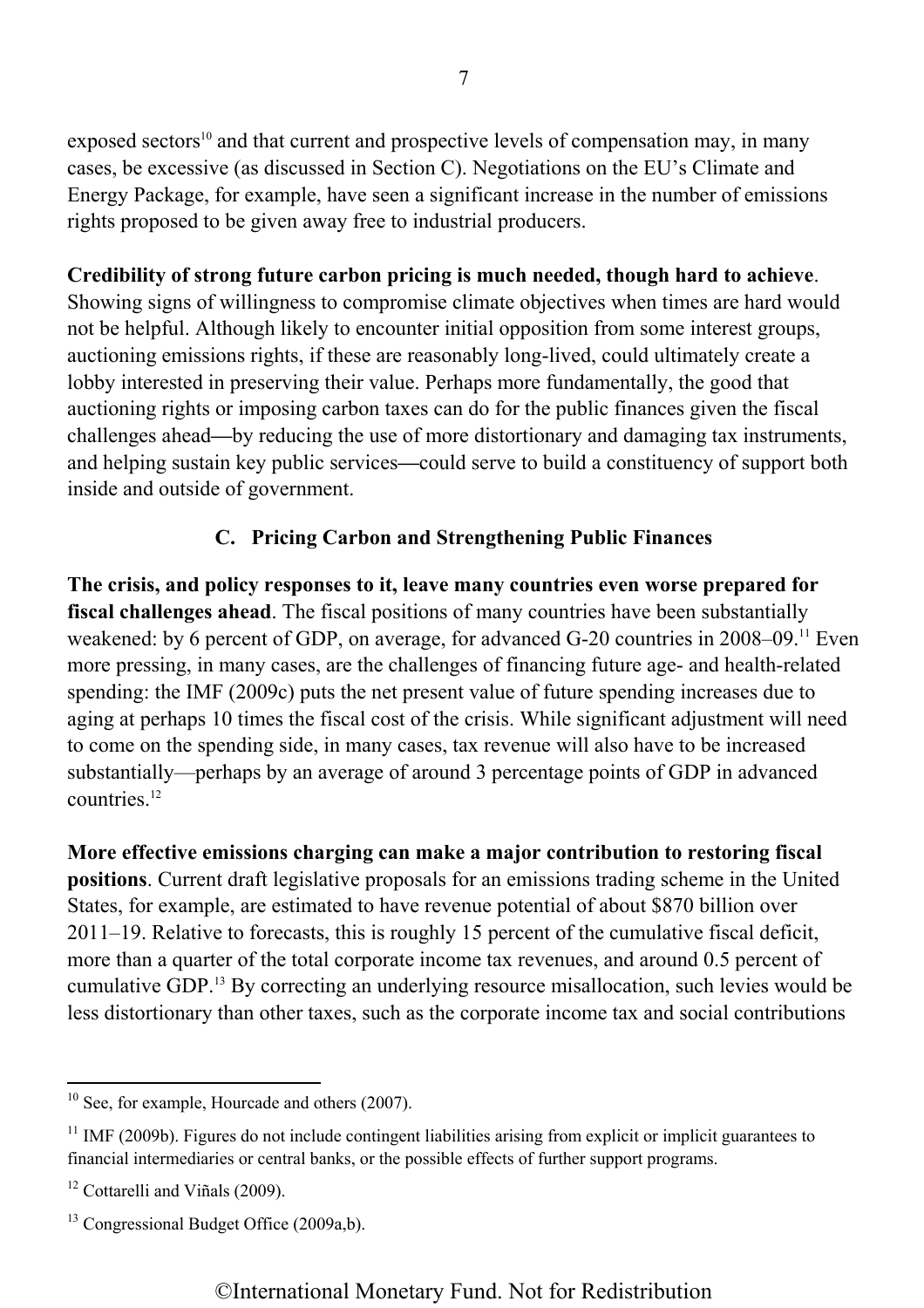on lower-paid workers. Carbon pricing alone cannot resolve the deep fiscal problems ahead—but it can make a significant contribution.

**Much of this revenue potential will be foregone, however—and the efficiency of emissions pricing potentially compromised—by awarding permits free of charge and in a way that reflects firms' current emissions**. Such "grandfathering" does not in itself diminish the incentive to reduce emissions, since the possibility of selling permits creates an opportunity cost to polluting. But the potential revenue dissipated by not auctioning rights can be very large: the grandfathering envisaged in emerging drafts of U.S. climate legislation would effectively lose \$700 billion of the \$870 billion in revenues otherwise projected.<sup>14</sup> Moreover, any expectation that future permits will also be grandfathered reduces incentives to move to cleaner technologies and processes (because higher current emissions are then expected to attract higher future permit awards). The Commission of the European Communities (2008a) estimates that auctioning permits rather than grandfathering them could reduce the consumption costs of the Climate and Energy Package by around 30 percent in 2020.

**Current levels of grandfathering likely create windfall profits for firms, and do little to either protect consumers or address competitive concerns.** Some initial grandfathering may be reasonable to compensate for investments sunk when substantive emissions charges were unforeseeable. With the climate debate now far from new, however, the force of such considerations has diminished. Current and prospective levels of grandfathering are likely to create windfall profits, because the opportunity cost of using rather then selling permits means that firms awarded free rights have an incentive to substitute away from carbon-use and raise output prices.<sup>15</sup> They may also benefit from induced growth in other sectors: many utilities, for example, have direct commercial interests in renewables. Burtraw and Palmer (2008) estimate that the free transfer of just 6 percent of emissions rights would be sufficient to fully compensate electricity producers for any resulting reductions in their value (although other studies put the figure somewhat higher—perhaps on the order of 25– 30 percent). Free allocation of rights in itself does nothing, on the other hand, to shield consumers from increased prices of energy-intensive products: profit-maximizing firms have an incentive to raise prices to cover the opportunity cost of the permits even if they received them free of charge. For the poorest consumers, targeted compensation may be desirable,<sup>16</sup> though of course this also undercuts the net revenue gain. Grandfathering is also, at best, a crude means of managing competitive risks to trade-exposed firms, since the implicit subsidy is not targeted at exports and does not countervail any under-pricing of greenhouse gases in other countries.

<sup>&</sup>lt;sup>14</sup> Congressional Budget Office (2009b).

<sup>&</sup>lt;sup>15</sup> Rate-of-return regulations, as for some utility companies in the United States, may limit such windfalls.

<sup>&</sup>lt;sup>16</sup> For the United States, Metcalf (2007) shows how income-support measures can protect the poorest.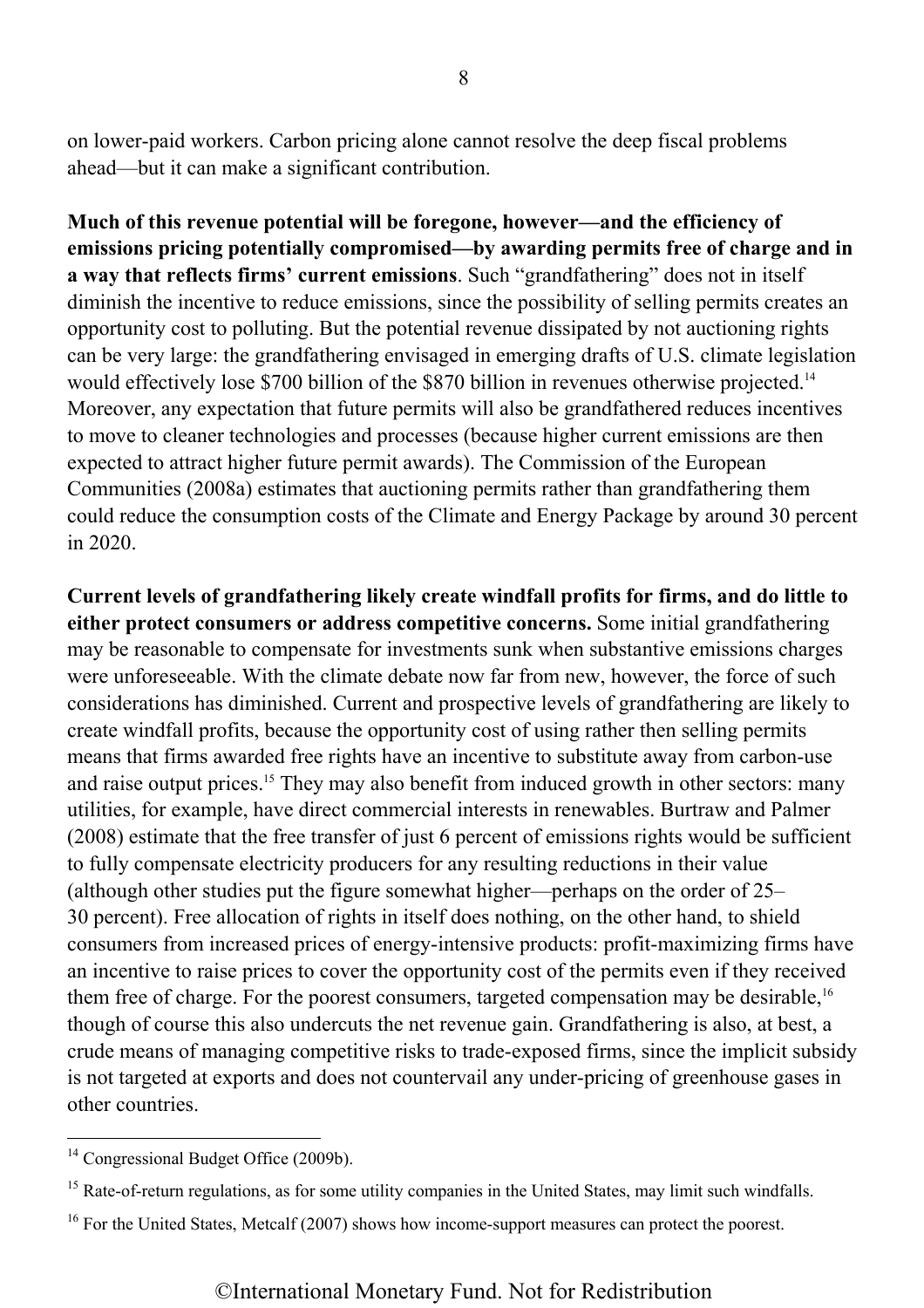**Transition to full auctioning of emission rights is thus critical**. Where substantial grandfathering is politically unavoidable, at least initially, policymakers should commit to phasing it out. The EU aims to do just this: 80 percent of rights for regulated firms outside the power sector are currently proposed to be grandfathered in 2013, falling to 30 percent by 2020. However, experiences in the EU, and from ongoing legislative processes in the United States and Australia, for example, highlight the political difficulties of limiting grandfathering. In the event that international implementation of carbon pricing remains incomplete, these are likely to be most significant in the case of industries that are both energy-intensive and trade-exposed. It is better, however, to address any valid concerns by targeted support rather than general subsidies: possible trade measures are discussed below.<sup>17</sup> In all cases, the value of grandfathered rights should be quantified and reported as a tax expenditure, opening the issue to public debate.

<span id="page-9-0"></span>**There remains scope in many emerging and developing countries for reducing energy subsidies, with sizable benefits for both public finances and efforts to reduce greenhouse gas emissions**. Fuel subsidies, valued at over \$300 billion per annum, continue to create significant macroeconomic and fiscal vulnerabilities, particularly in low- and middle-income countries.<sup>18</sup> They are widely recognized to be a badly targeted way of helping the poor: one recent review estimates that over 80 percent of the benefits from fuel subsidies commonly goes to the top three income quintiles.<sup>19</sup> Such subsidies clearly create incentives for emissions-intensive energy use: the IEA (2009) estimates that their elimination could reduce greenhouse gas emissions by around 12 percent by 2050. The recent commitment by G-20 members to eliminate subsidies is an important step, both in itself and as an example for others.

#### **[D. Lessons for Instrument Design](#page-2-0)**

**Recent experiences may also carry lessons for the choice of carbon pricing instrument—tending to reinforce arguments for emissions taxation over cap-and-trade**. The marked downward shift in the demand for emissions rights noted above is a powerful reminder that policy must be set with imperfect knowledge of future mitigation costs—an uncertainty that creates important differences between, on the one hand, setting a carbon tax and, on the other, issuing a fixed volume of tradable emissions permits and letting their price vary to clear the market. Had a carbon tax rather than the ETS been in place in the EU, for instance, the recent reduction in abatement costs would not have brought about a fall in carbon prices but instead have led to a larger reduction in emissions. The relative merits of

 $17$  Heightened profitability in power generation markets arising from excessive levels of compensation has prompted discussion in Ireland, for example, of possible windfall taxes. Rather than risk compromising the credibility of tax policy, however, it would be better to correct the underlying policy error.

 $18$  See IMF (2008b,c) and IEA (2008).

<sup>&</sup>lt;sup>19</sup> Arze del Granado, Coady, and Gillingham (forthcoming).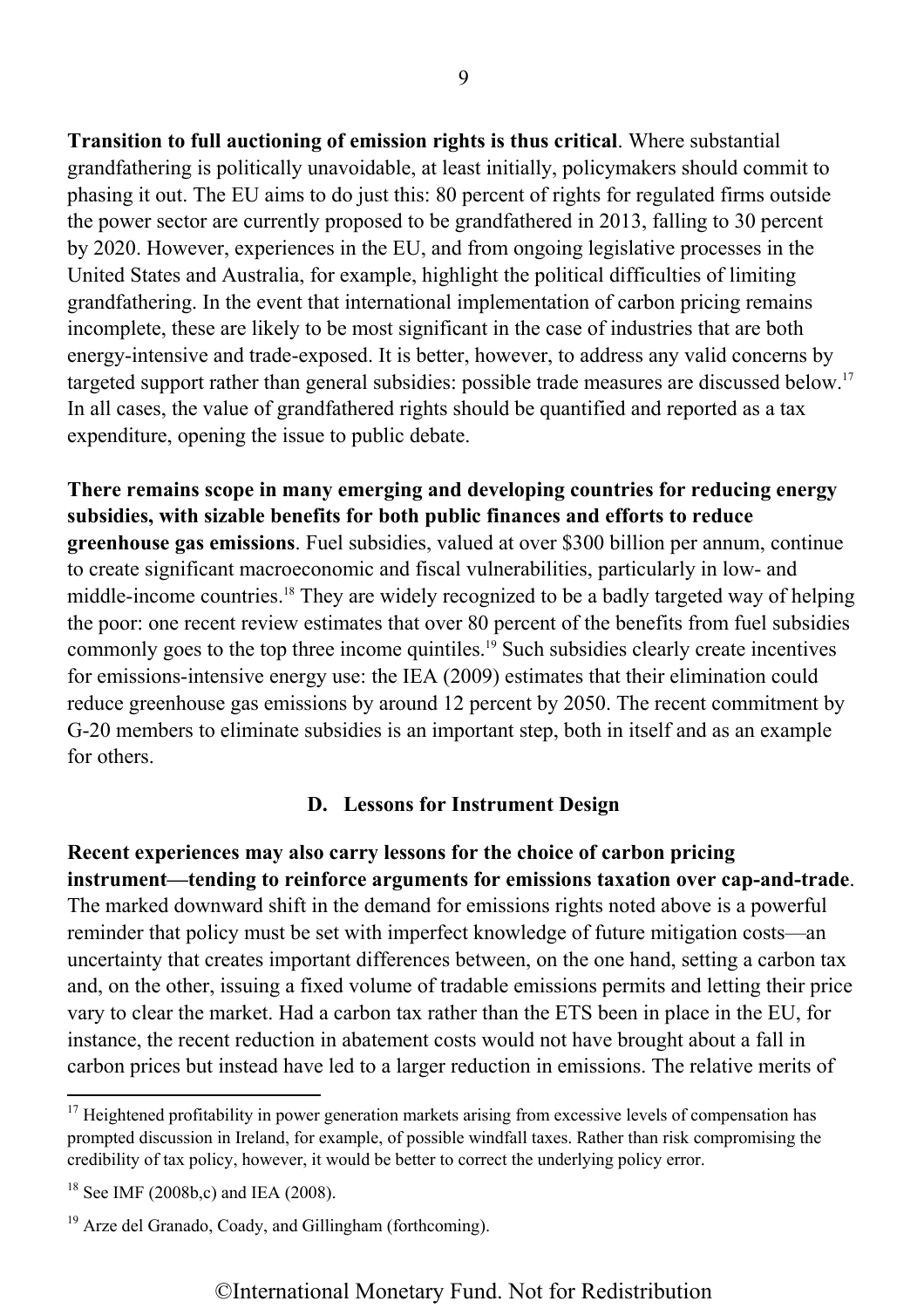taxation and cap-and-trade in the face of such uncertainties have been widely debated, with some consensus among economists in favor of the former: this is because marginal costs rise rapidly as abatement levels increase (so that not allowing emissions to adjust to shocks is quite costly), but emissions over any short interval make little difference to the accumulated stock (so that, as noted earlier, temporary variations in emissions have little impact on the damage from climate change).<sup>20</sup> Recent experiences may thus highlight the potential gains from taxation over cap-and-trade. They also illustrate the potential volatility of carbon prices under cap-and-trade. While this may have some desirable properties in terms of automatic stabilization—the carbon charge falling in bad times, rising in good—volatility discourages mitigation-related investments, as risk-averse investors will likely require higher expected rates of return (particularly where investment cannot easily be reversed).<sup>21</sup> Moreover, although experience is not uniformly encouraging, taxation may be less vulnerable to the revenue dissipation problem that has been associated with cap-and-trade.

**Where emissions trading is chosen, measures to ensure greater market stability are desirable**. Schemes that let the carbon price vary (like cap-and-trade) but also allow some flexibility in aggregate emissions (like a tax) can, in principle, improve on either a simple tax or cap-and-trade.<sup>22</sup> This can be achieved by modifying cap-and-trade schemes to provide, for example, a price floor (or allowing the "banking" of emission rights for future use) and/or price ceilings (through a willingness to auction unlimited rights at a given price). Such measures are not without difficulty, however: ceilings and floors could be vulnerable to speculation, for instance.<sup>23</sup> This makes it important to address the underlying causes of volatility—not only those relating to the current financial crisis, but also, and more importantly, by improving the depth, liquidity, and transparency surrounding these markets (for example, by expanding their sectoral and geographic coverage).

**The crisis, and search for recovery, brings the risk of a slide toward protectionism, highlighting issues in the use of border tariff adjustments**. Remitting the burden of emissions pricing on exports, and imposing corresponding charges on imports, is attractive in principle: it is one of few potential measures available for both managing competitiveness risks and encouraging broader international cooperation in carbon pricing. But border tax adjustments risk being misused to hide tariffs or export subsidies. Border tax adjustments are an important potential component of an international greenhouse gas pricing regime, and some domestic proposals, such as in the United States, include provisions for them (although their enactment is not expected initially). Careful consideration of detailed design issues

 $20$  For more detail on this argument, see IMF (2008d).

 $21$  See Dixit and Pindyck (1994).

 $22$  The point is elaborated in Roberts and Spence (1976) and Pizer (2002).

 $^{23}$  As discussed in Newbury and Stiglitz (1981). They may also require difficult judgments regarding future prices.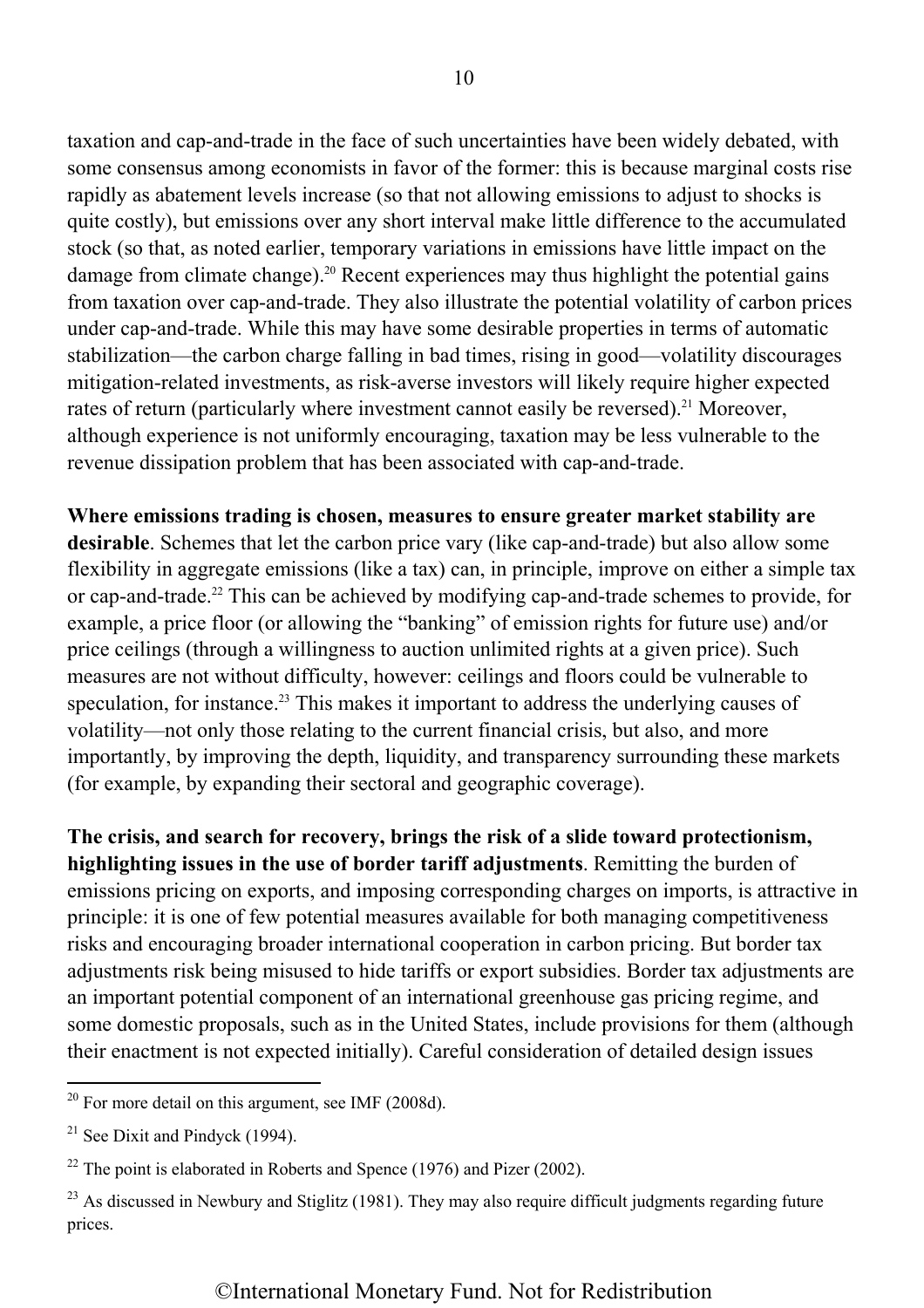<span id="page-11-1"></span><span id="page-11-0"></span>affecting, for example, the potential WTO consistency of any future border tax adjustment regime— $^{24}$ potentially easier for carbon taxes than for emissions trading schemes (as the appropriate price adjustment is harder to determine under the latter)—will be needed. So too will renewed efforts to coordinate reduced trade barriers for environmental goods and services.

### **[III. STIMULATING A LASTING AND](#page-2-0) "GREEN" RECOVERY**

# A. Green Spending,<sup>25</sup> Stimulus, and the Recovery

**Environmental measures have been a valuable part of fiscal stimulus packages, and will continue to be so as enhanced public spending continues**. Although their effects are uncertain and design-dependent, environmental support programs can have strong multiplier effects, and may have particular appeal to policymakers in likely fostering domestic demand more than would, for example, general consumption or income support.<sup>26</sup> A review of the recovery plans of 20 countries identified more than \$430 billion (roughly 15 percent of the additional aggregate expenditure) as allocated to climate-related investment themes although the United Nations Environment Programme (UNEP, 2009a) suggests that very little of this has so far been spent. $27$ 

**A substantial part of stimulus spending, however, is on "dirty" investments, with a risk of entrenching inefficiencies from the under-pricing of emissions**. Around \$270 billion, for example, may have been allocated to road building projects in the G-20. While these (and other) expenditures may deliver strong nonenvironmental benefits—such as by increasing access to power or transport services in lower-income areas—they risk perpetuating inefficiencies (such as excessive use of motor fuels) arising from the absence of proper carbon pricing. This can be especially costly given the long-lived nature of many such investments, and their potentially large effects on future emissions.

**Some climate-related stimulus spending not only helps short-run recovery but also reduces exposure to future energy or emissions price shocks**. Subsidies for better building insulation, for instance, may be warranted to overcome informational and other market

<sup>&</sup>lt;sup>24</sup> See WTO-UNEP (2009) for a discussion of these issues.

 $25$  While useful as broad labels, terms like "green spending" and "green investment" are hard to define with any precision. For example, some investments (such as in some sea rise protection, for example) may be clearly "green" in the sense that they would not be worthwhile were in not for their climate implications; others (such as in improved energy efficiency of buildings) have desirable climate implications, and are in that sense "green", but would be worthwhile even in the absence of climate concerns.

<sup>&</sup>lt;sup>26</sup> Houser and Heilmayr (2009) estimate that a "green" stimulus package in the United States could produce roughly four times more jobs than revenue-equivalent temporary tax rebates.

 $27$  Robbins, Clover, and Singh (2009).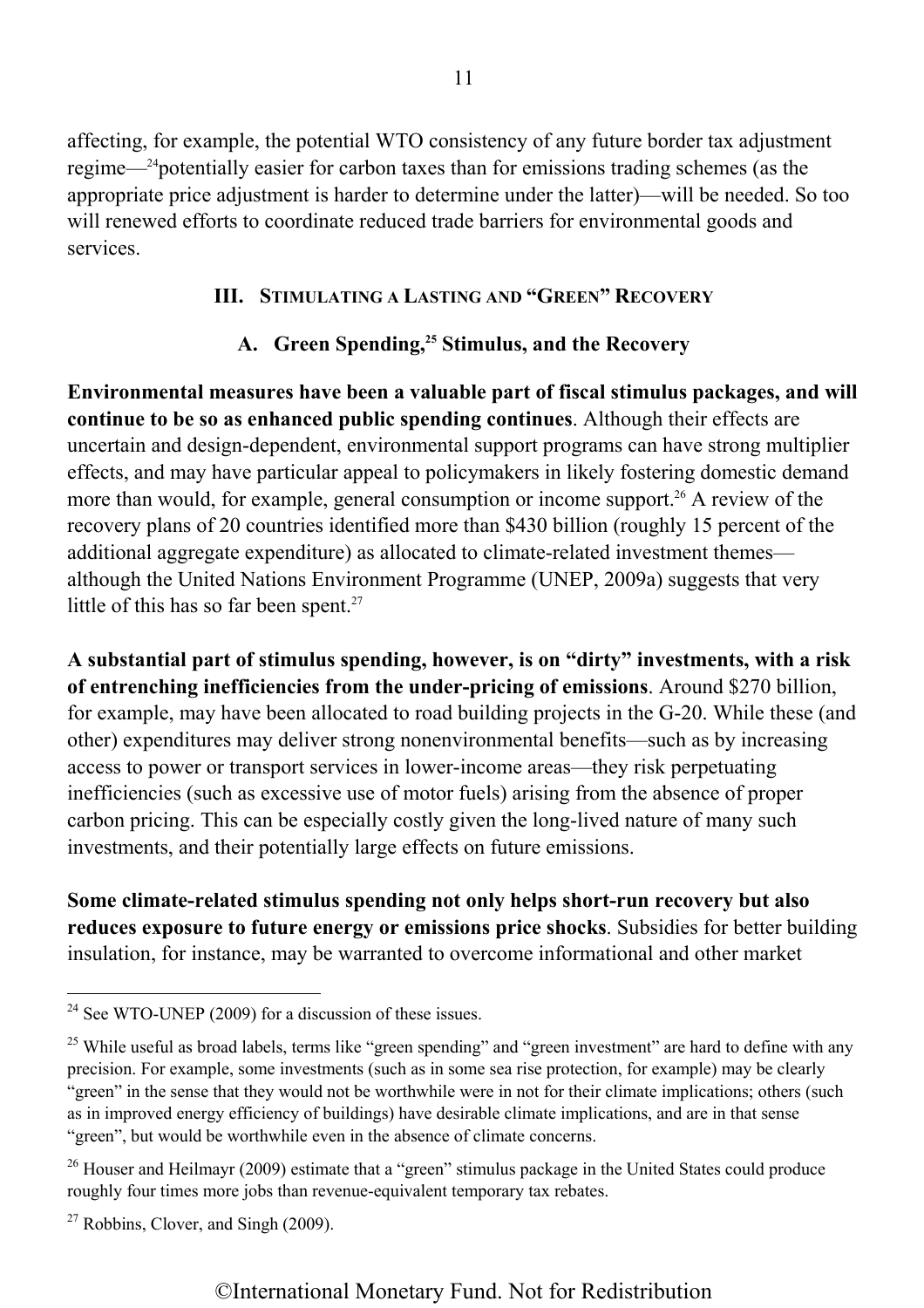<span id="page-12-0"></span>failures, such as the possibility of incomplete capitalization of energy-saving investments in property prices (due to their hidden nature). These not only support aggregate demand but, by making households and firms more energy efficient, also reduce vulnerability to future energy or emissions price increases. Such benefits can be particularly important in countries rendered more vulnerable by large accumulated debts, or inflexible product or labor markets (and so less able to adjust to price shocks efficiently). However, trade-offs may also be common: many investments likely to deliver long-term environmental benefits—such as in public transport infrastructure—could have a limited short-term impact on demand (due, for instance, to long project lead times).

# **[B. Supporting Greener Growth: Climate-Related Spending in the Longer Term](#page-2-0)**

**The implementation, and withdrawal, of environmental stimulus measures should reflect their likely contribution to sustained growth and employment**. Full implementation of stimulus spending toward environmental and other objectives will likely be needed to avoid a stalled recovery. But the environmental benefits of many programs alone are unlikely to warrant their continued support once demand conditions are restored: the "Cash for Clunkers" programs, for example*—*subsidies for the purchase of new cars (such as those implemented in the United States, France, and Germany)—have done much to reinvigorate the hard-hit automotive sector, but are not a good way of realizing fuel efficiency savings. Higher fuel taxes would be more effective in encouraging fewer vehicle miles, and in fostering advancements in "hybrids" and other fuel-efficient technologies.<sup>28</sup>

**Careful monitoring and evaluation of such spending programs, including those in the form of tax breaks, is needed.** Ongoing evaluation of the contribution of major expenditure programs (environmental or otherwise) to sustaining demand is key. Shadow pricing of the environmental impacts of public investment choices in, for example, energy and transport infrastructure—including the indirect effects on private patterns of consumption, such as car use—can improve resource efficiency. Best practice in this area is to undertake environmental assessments of both policies and major projects: EU guidance on structural funding, for example, incorporates such assessments into cost-benefit analysis.<sup>29</sup> Importantly, long-term spending decisions need to factor in what, it is to be hoped, will be more efficient carbon pricing in coming years.

**It is important to guard against spending measures substituting for more efficient emissions pricing—especially given the intense fiscal challenges in many countries**. The risk is of an inefficient policy mix, with too much public spending to address problems

<sup>&</sup>lt;sup>28</sup> Fuel pricing policies have accelerated past technological development. For example, energy intensity of production decreased significantly in the wake of the 1970s oil crises.

 $29$  Commission of the European Communities (2008b).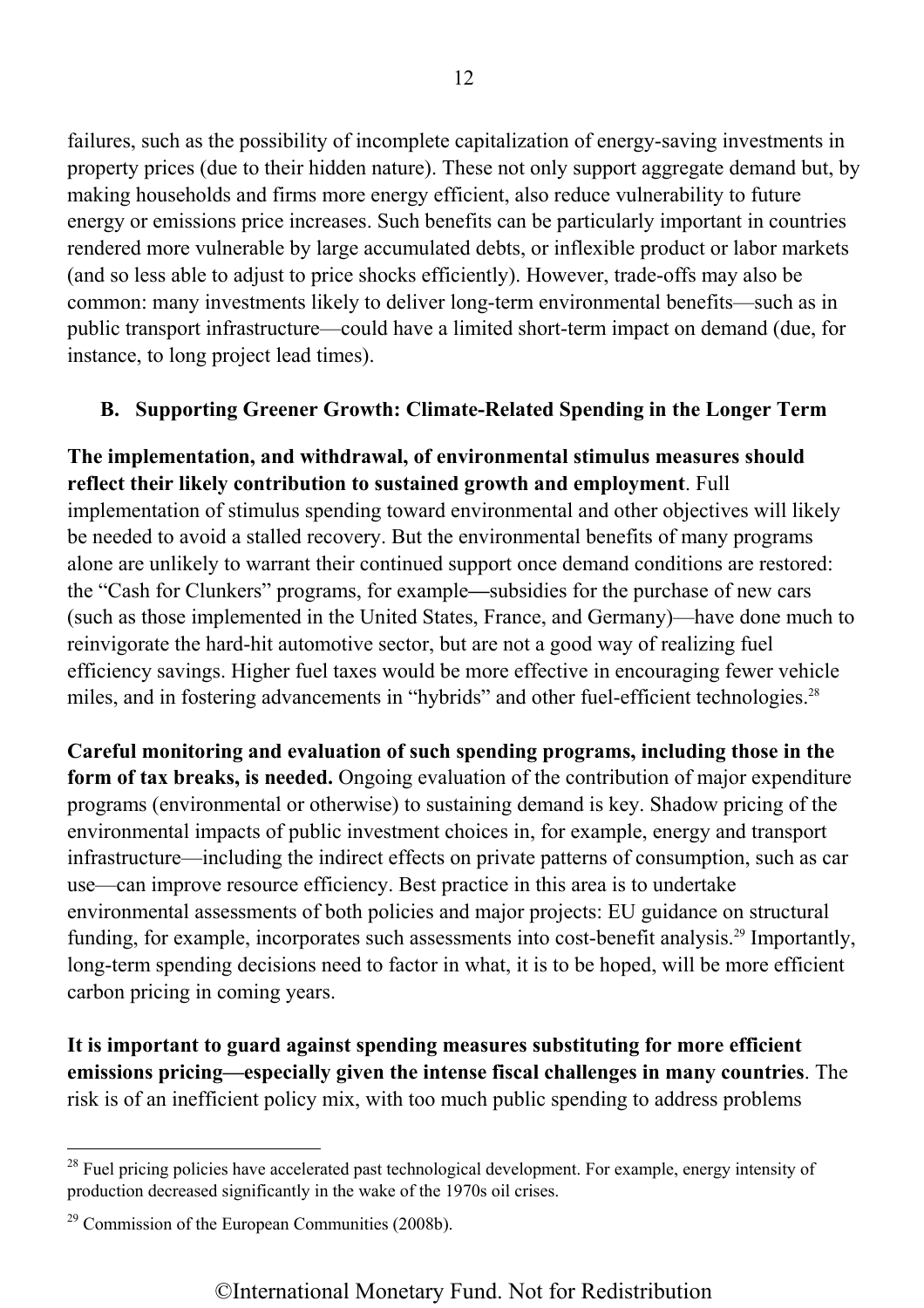caused by under-charging polluters.30 Not the least of the consequences of such inefficiencies is a weakening of countries' fundamental fiscal positions, already in many cases stressed. Mistakes in this area can be hard to reverse. Many spending measures risk becoming entrenched as political lobbies form around them, even though they may often lack a clear rationale as a permanent policy.

**For the development of renewables, in particular, spending support is likely to be less important than credible carbon pricing**. Spending on renewables could have some attractions as a stimulus measure, to the extent these activities tend to be relatively laborintensive (particularly likely during their development phase).<sup>31</sup> But public support in many advanced countries was already high—perhaps too high—before the crisis. The Organization for Economic Cooperation and Development (OECD, 2008) estimates that support for biofuels in the United States, Canada, and the European Union, amounting to around \$11 billion in 2006, returned emissions at a cost of between \$960 to \$1,700 per tCO<sub>2</sub>—which is around 70 to 130 times the current EU ETS price.<sup>32</sup> While such low returns might be expected in the early stages of developing new technologies, there is little obvious sign here of under-spending. What is critical for the efficient development of renewables, given the long pay-back periods typical of projects in this area and the potential importance of learning-by-doing, is the assurance of strong pricing of carbon emissions into the future.

# **Experience suggests a number of areas in which public spending can have a useful role beyond the stimulus horizon**:

x *Reducing market barriers*. Energy efficiency in buildings, discussed above, is a prime example, with limited subsidies having some potential to help reduce the costs of emissions pricing policies (though they are subject to targeting and other problems that may be a greater concern when stimulus needs have subsided).<sup>33</sup> There may also be scope for spending measures to foster the development of private insurance against climate-related risks, which, particularly in developing countries, is often scant through support for such efforts as developing reliable data on weather patterns.

<sup>&</sup>lt;sup>30</sup> Regulatory controls (such as urban planning measures) also have an important role, addressing activities that create uninsurable risks or are subject to coordination failures.

<sup>&</sup>lt;sup>31</sup> Fankhauser, Sehlleier, and Stern (2008). However, renewables are generally more expensive than fossil fuels. Thus, to the extent that public support does not cover the full incremental costs of shifting to cleaner energy mix, this could reduce aggregate income.

<sup>&</sup>lt;sup>32</sup> See also Anderson (2006).

<sup>&</sup>lt;sup>33</sup> Joskow and Marron (1992) stress the difficulty of targeting such spending on households and firms that would not have made such investments even in the absence of support.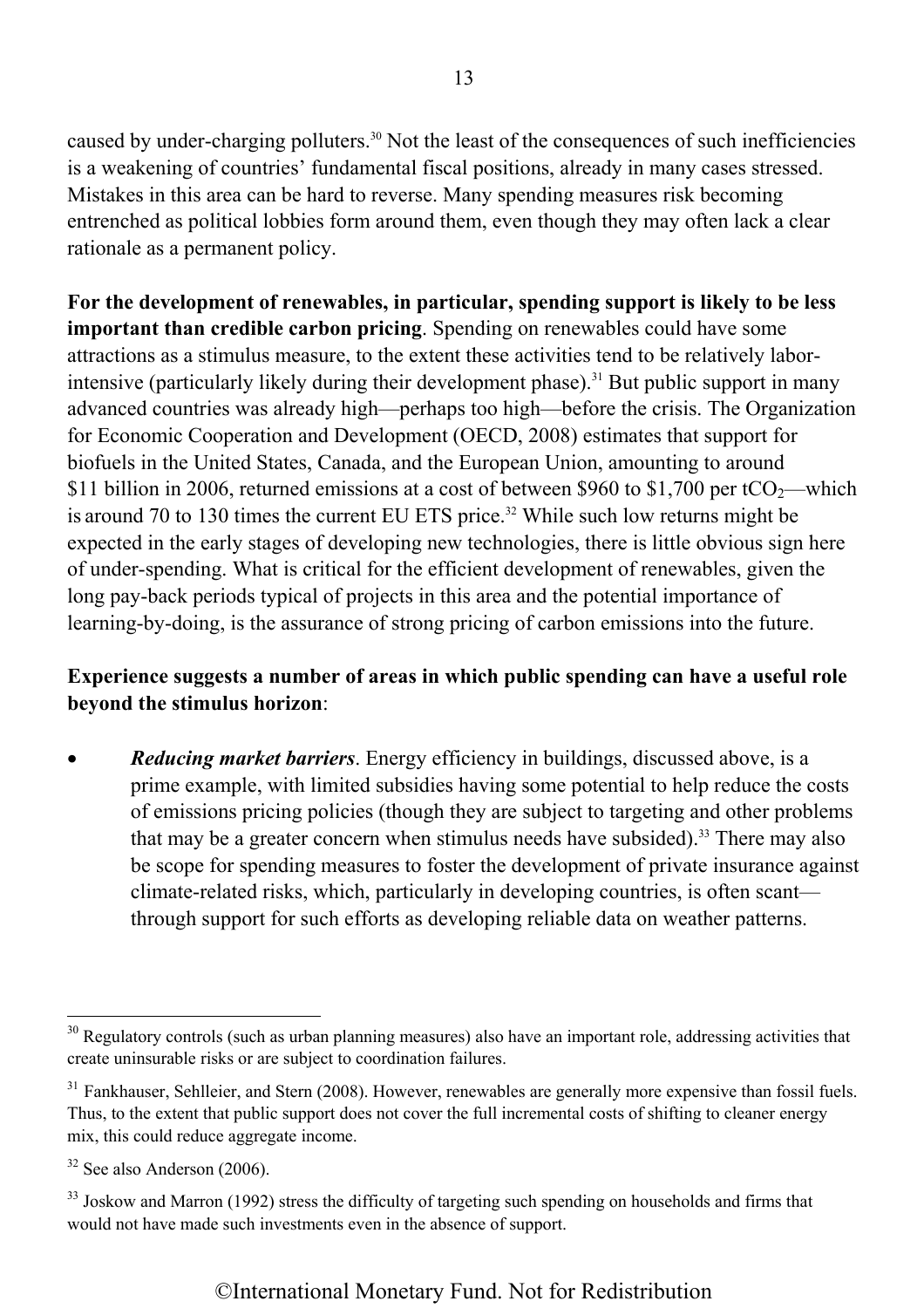- **Supporting new markets for reducing deforestation**. Deforestation accounts for an estimated 17 percent of global emissions, $34$  and its avoidance is often likely to be cheaper than mitigation in energy markets.35 While most resource needs for this could be met privately, given the right incentive structure, significant public investment will likely be required, for example, to develop robust monitoring and verification arrangements, and to compensate affected individuals and communities.<sup>36</sup>
- *Financing low carbon energy infrastructure*. Massive investment in energy infrastructure is required, particularly in developing countries: the IEA (2008) estimates that around 1.6 billion people (mostly in sub-Saharan Africa and southern Asia), currently do not have access to electricity. Capital replacement needs are also growing in many advanced countries.<sup>37</sup> Expenditures that might cushion the environmental burden of these future energy needs include more advanced electricity transmission grids (facilitating supply from renewable sources) and enhanced public transit systems.<sup>38</sup>
- *Investment in adaptation*. Some adverse impacts of climate change are unavoidable. Part of the response, particularly in low-income countries, is likely to be in improving provision of key public goods and services, both those specifically related to climate and those driven by other concerns. The UNEP (2009b) recommends that developing countries allocate around 1 percent of GDP to improving health, education, water, and sanitation services as part of stimulus packages—all of which may have beneficial effects on adaptive capacity. However, while stimulus needs may provide a short-term opportunity to bring forward some expenditures, the challenge of meeting such development gaps is likely to be sustained. In this, as in other areas, advanced country support can play an important role.<sup>39</sup>

<sup>34</sup> IPCC (2007).

<sup>&</sup>lt;sup>35</sup> Eliasch (2008) estimates that incentives for forest protection—excluded from the Kyoto Protocol, and a key focus for reform as part of the next international agreement—could reduce the cost of halving global carbon emissions from 1990 levels by up to 50 percent.

<sup>&</sup>lt;sup>36</sup> McQueen and Vermeulen (2006). Eliasch (2008), for example, estimates that around \$4 billion could be needed to build the necessary market and institutional capacity across 40 forest nations.

<sup>&</sup>lt;sup>37</sup> The U.K. Department for Trade and Industry (2007), for example, suggests that around 30 percent of currently installed electricity generation capacity needs to be retired by 2020.

<sup>&</sup>lt;sup>38</sup> UNEP (2009). However, available analysis of the fiscal implications of cleaner infrastructure (such as electricity transmission and distribution, and improved public transit provision), is often patchy or inconclusive.

 $39$  World Bank (2009). Zoellick (2009) recommends that advanced countries allocate 0.7 percent of stimulus packages to a "Vulnerability Fund" for poor countries suffering in the global downturn.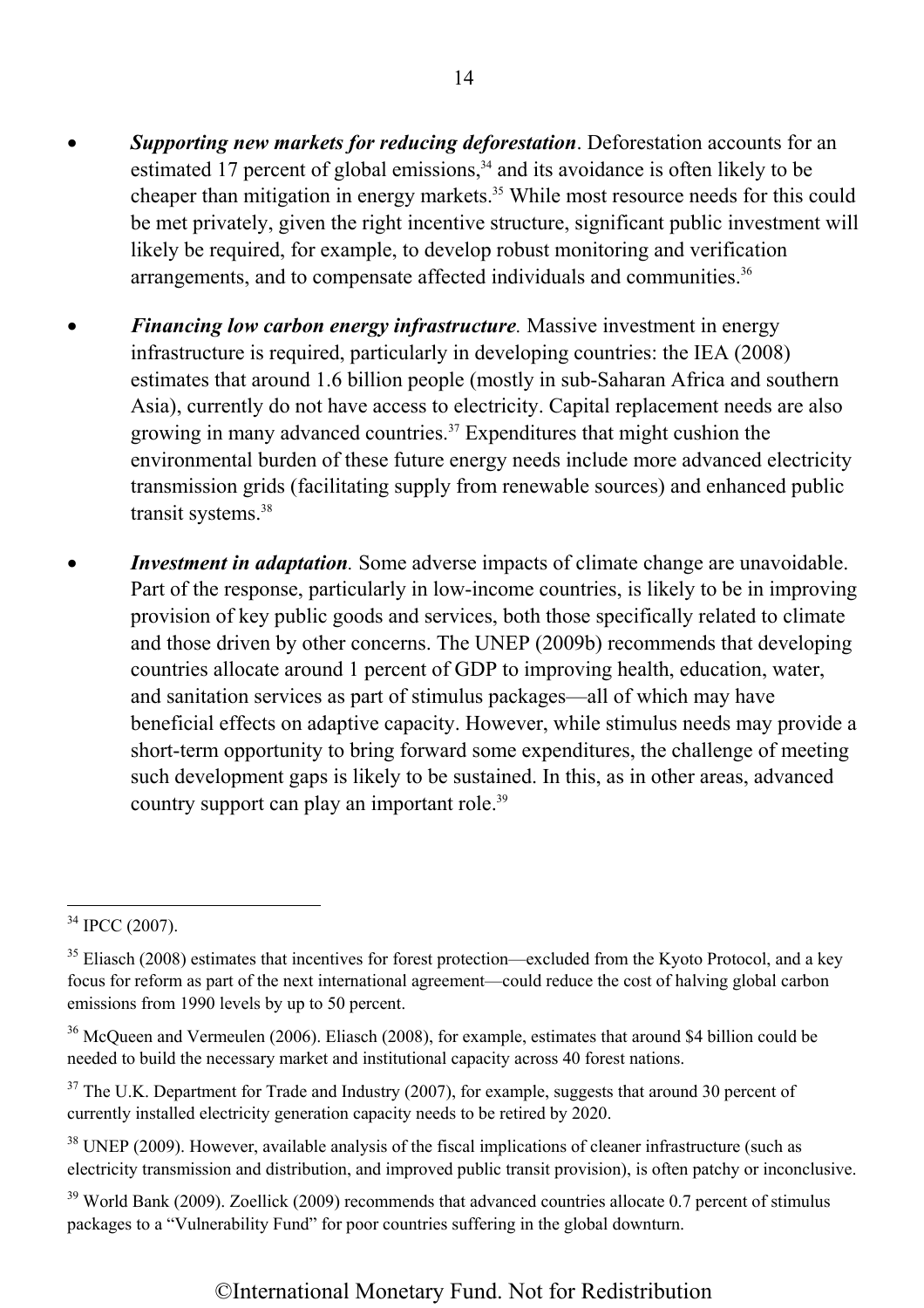- *Energy research and development.* Increased public spending on basic energy research and development (R&D) is essential to reducing future mitigation costs: well-known failures in technology markets, including weak intellectual property rights and the strong spillovers from basic innovation, are likely to lead to too little spending of this kind. Reversing significant declines in public support to basic energy R&D since the 1980s, and shifting its composition away from conventional energy technologies, would likely be beneficial. Determining the proper extent of such support is difficult. But as an indication of possible orders of magnitudes, Newell (2008) recommends roughly a doubling of U.S. energy R&D to \$8 billion per year by 2016.
- *Development of renewables and other new technologies.* **Some public spending is** clearly needed to promote rapid diffusion of these technologies; for example, to demonstrate technologies that confer knowledge spillovers (as with support for carbon capture and storage by the United States), or overcome barriers to greater renewables diffusion (such as weak capacity of electricity grids to cope with intermittent sources of supply). Stern (2008), for example, advocates \$5 billion per year to help support commercialization of 30 CCS plants in the coming years.

**Public support will also be needed to deal with the particular challenges faced in developing countries, including through transfers from advanced economies**. Around \$115 billion of additional energy investment to mitigate the extent of climate change could be needed, annually, over the coming decades in developing countries.<sup>40</sup> The proper balance between public and private contributions to meet these resource needs remains unclear. By way of a crude indication, however, governments currently account for about 15 percent of global investment, mostly in infrastructure, which suggests additional revenue needs of the order of \$15 billion to \$20 billion per year. This compares with official support for mitigation (both donor-based and via the CDM) in developing countries that is projected to average less than \$8 billion per annum year over 2008–12 (although typically leveraging private financing).<sup>41</sup> Some argue, on the basis of this large financing gap, that significant proportions of national stimulus packages should be allocated to support mitigation.<sup>42</sup> This, however, risks confounding policy objectives—stimulating short-term aggregate demand, and securing longer-term growth—that may call for quite different levels and composition of public spending.

<sup>&</sup>lt;sup>40</sup> IEA (2008). Figures relate to 550 ppm  $CO_2$  stabilization goal. The World Bank (2009) estimates mitigation costs of around \$140 to \$175 billion a year over the next 20 years for a 450 ppm  $CO<sub>2</sub>$  objective.

 $41$  World Bank (2009).

<sup>&</sup>lt;sup>42</sup> For example, Bowen and others (2009) recommends 20 percent, while Mabey (2009) argues for 50 percent.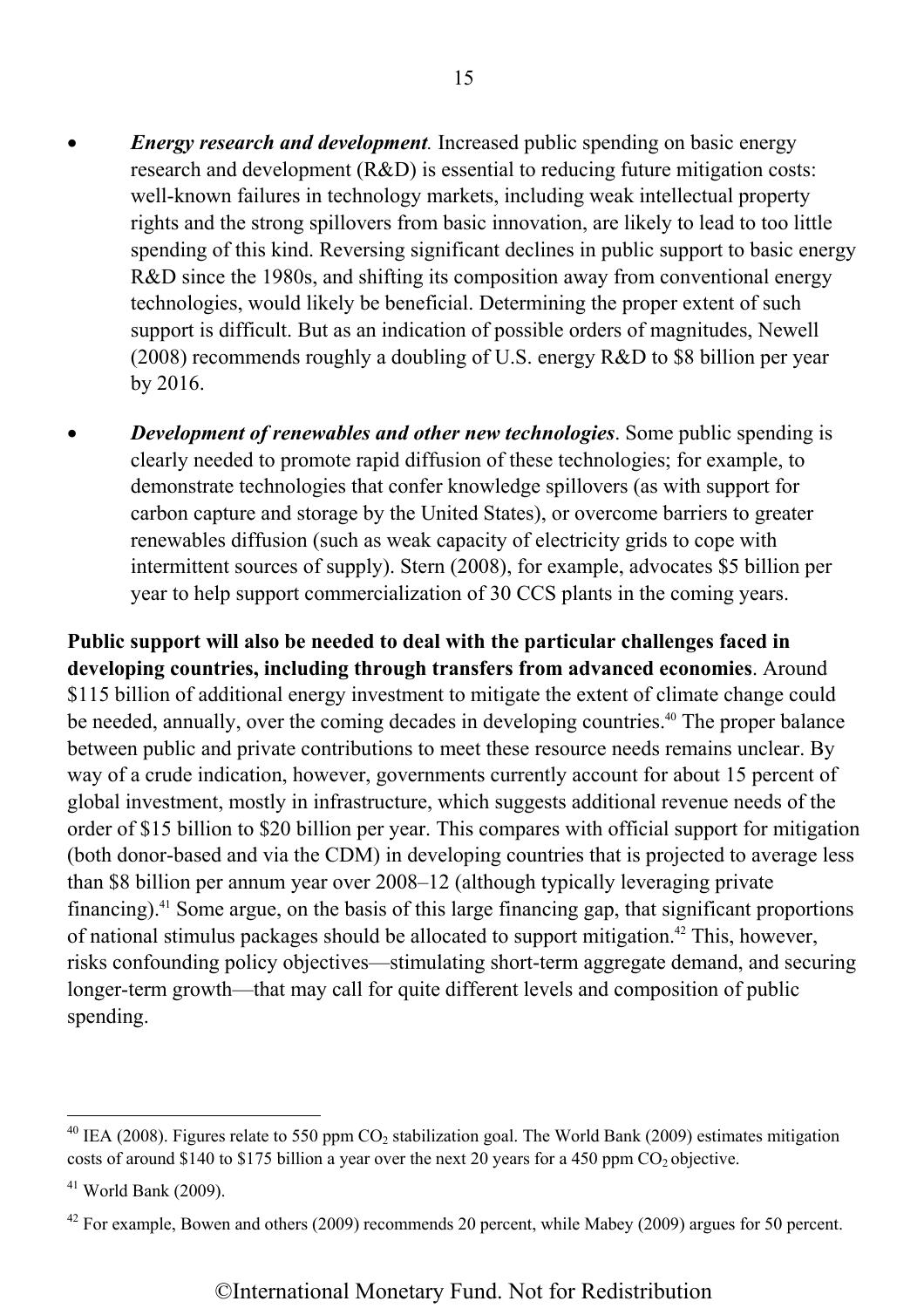#### **[IV. CONCLUSIONS](#page-2-0)**

<span id="page-16-0"></span>**Blending the objectives of a sustained recovery and effective climate policies presents both challenges and opportunities**. While there are potential "win-win" spending measures conducive to both, the more fundamental linkages and synergies lie in the broader strategies adopted towards each. Greater climate resilience can promote macroeconomic stability and alleviate poverty; and carbon pricing, essential for mitigation, can contribute to the strengthening of fiscal positions that will be needed in many countries (but will require, as with other financial markets, careful regulation and supervision). Even temporarily lower energy prices, reflecting current macroeconomic weaknesses, present some early opportunities in this regard. There are, nevertheless, also difficult trade-offs to face, notably in the somewhat greater caution now warranted in moving to more aggressive emissions pricing.

**But the simple policy guidelines for addressing climate issues remain fundamentally unchanged**; the need to deploy a range of regulatory, spending, and—very far from least emissions pricing measures.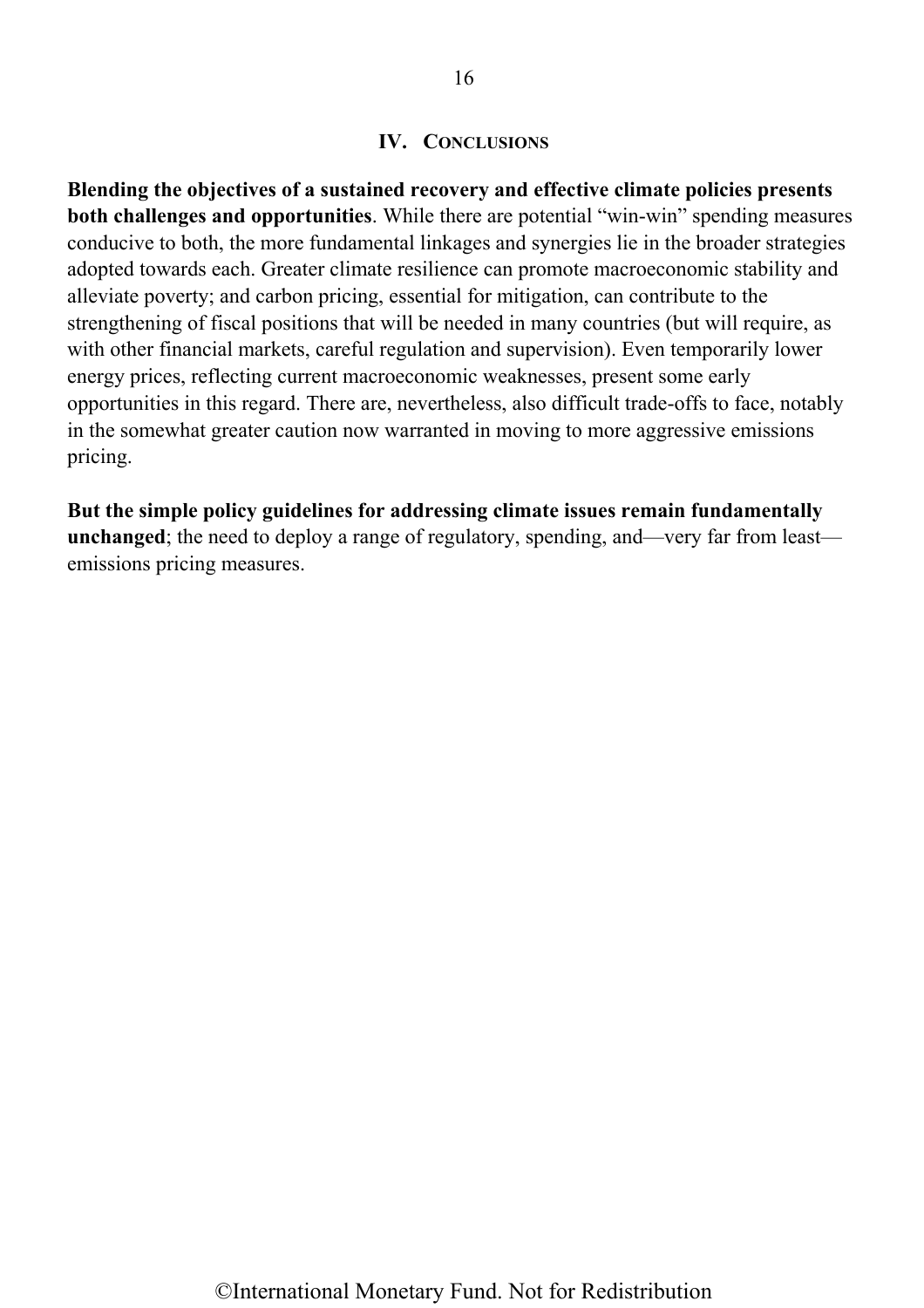#### **[References](#page-2-0)**

- <span id="page-17-0"></span>Anderson, Dennis, 2006, "Cost and Finance of Abating Carbon in the Energy Sector," background paper for the *Stern Review* (London: Imperial College).
- Arze del Granado, Javier, David Coady, and Robert Gillingham, forthcoming, "The Welfare Impact of Fuel Subsidy Reform in Developing Countries: A Review of Cross-Country Empirical Evidence", Fiscal Affairs Department, (Washington: International Monetary Fund).
- Bowen, Alex, Sam Fankhauser, Nicholas Stern, and Dimitri Zenghelis, 2009, "An Outline of the Case for a Green Stimulus" (London: Grantham Research Institute on Climate Change and the Environment).
- Burtraw, Dallas, and Karen Palmer, 2008, "Compensation Rules for Climate Policy in the Electricity Sector," *Journal of Policy Analysis and Management,* Vol. 27, No. 4, pp. 819–47.
- Commission of the European Communities, 2008a, "Package of Implementation Measures for the EU's Objectives on Climate Change and Renewable Energy for 2020: Impact Assessment," Commission Staff Working Document, Brussels, January 23.
- ———, 2008b, "EU Regional Policy Guide to Cost Benefit Analysis of Investment Projects" (Brussels: European Commission).
- Congressional Budget Office (CBO), 2009a, "The Budget and Economic Outlook: An Update August" (Washington: U.S. Government Printing Office).
- ———, 2009b, "Cost Estimate for H.R. 2998 American Clean Energy and Security Act as amended and reported by the House Committee on Rules on June 26" (Washington: U.S. Government Printing Office).
- Cottarelli, Carlo, and Jose Viñals, 2009, "A Strategy for Renormalizing Fiscal and Monetary Policies in Advanced Economies," IMF Staff Position Note 09/22 (Washington: International Monetary Fund).
- Dixit, Avinash, and Robert Pindyck, 1994, *Investment under Uncertainty* (Princeton: Princeton University Press).
- Eliasch, Johan, 2008, *Climate Change: Financing Global Forests: The Eliasch Review,* (London: Earthscan Publications Ltd.).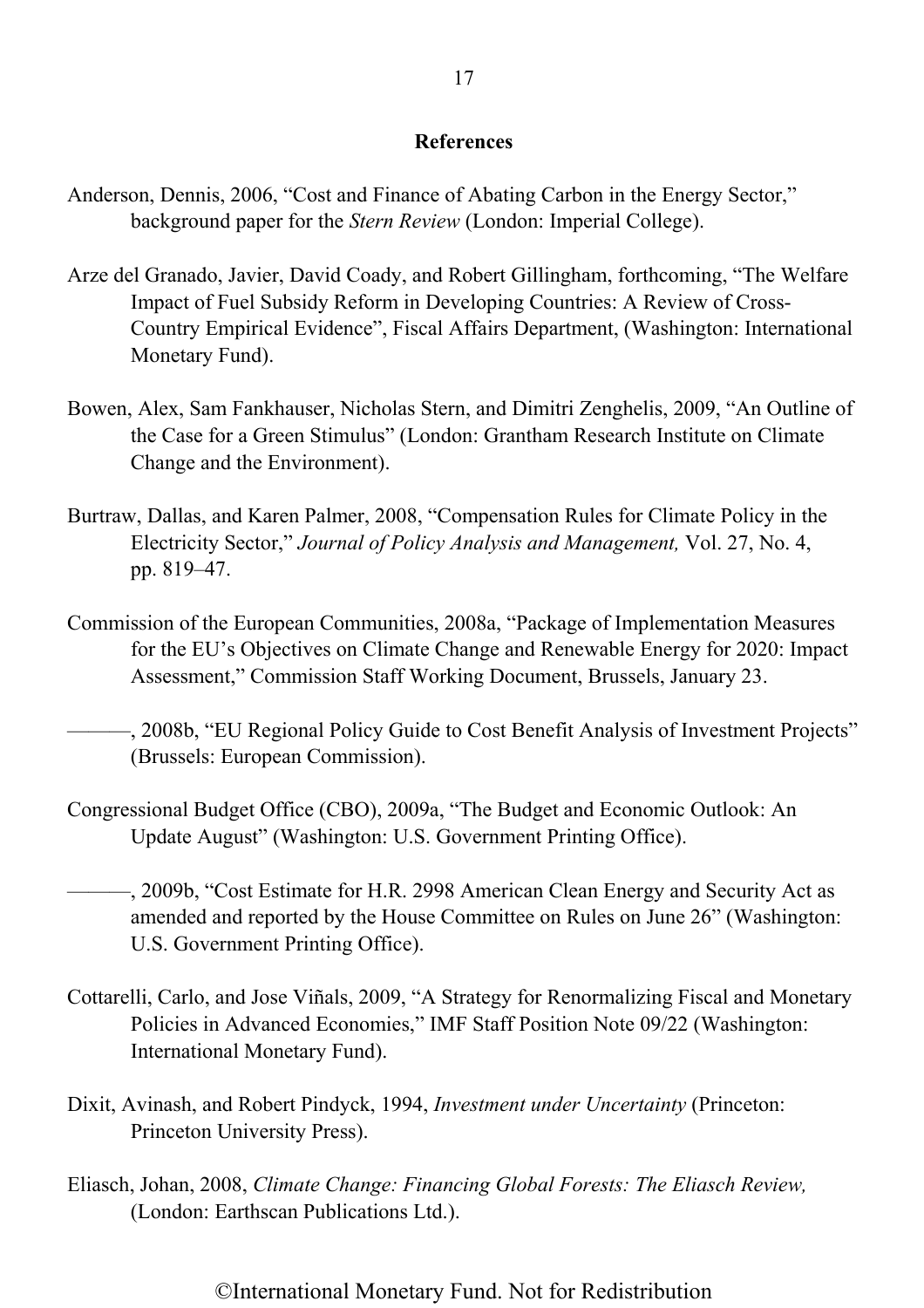- Fankhauser, Sam, Friedel Sehlleier, and Nicholas Stern, 2008, "Climate Change, Innovation and Jobs," *Climate Policy,* Vol. 8, No. 4, pp. 421–29.
- Furman, Jason, Jason Bordoff, Manasi Deshpande, and Pascal Noel, 2007, *An Economic Strategy to Address Climate Change and Promote Energy Security* (Washington: The Brookings Institution).
- Hallegatte, Stéphane, and Michael Ghil, 2008, "Natural Disasters Impacting a Macroeconomic Model with Endogenous Dynamics," *Ecological Economics,* Vol. 68, No. 1–2, pp. 582–92
- Hourcade Jean-Charles, Damien Demaill, Karsten Neuhoff, and Sato Misato, 2007, *Differentiation and Dynamics of EU Industrial Competitiveness* (Cambridge: Climate Strategies).
- Houser, Mohan, and Robert Heilmayr, 2009, *A Green Global Recovery? Assessing U.S. Economic Stimulus and Prospects for International Cooperation* (Washington: Peterson Institute for International Economics and World Resource Institute).

International Energy Agency (IEA), 2008, *World Energy Outlook 2008* (Paris: IEA).

———, 2009, *World Energy Outlook 2009* (Paris: IEA).

International Monetary Fund, 2008a, *World Economic Outlook*, *April 2008* (Washington).

- ———, 2008b, "Food and Fuel Prices—Recent Developments, Macroeconomic Impact, and Policy Responses," June 30 (Washington). Available via the Internet: [www.imf.org/external/np/pp/eng/2008/063008.pdf.](www.imf.org/external/np/pp/eng/2008/063008.pdf)
- ———, 2008c, Food and Fuel Prices—Recent Developments, Macroeconomic Impact, and Policy Responses, An Update," September 19 (Washington). Available via the Internet: [www.imf.org/external/np/pp/eng/2008/091908.pdf.](www.imf.org/external/np/pp/eng/2008/091908.pdf)

———, 2008d, The Fiscal Implications of Climate Change," February 22 (Washington). Available via the Internet: [www.imf.org/external/np/pp/eng/2008/022208.pdf.](www.imf.org/external/np/pp/eng/2008/022208.pdf)

———, 2009a, "Contractionary Forces Receding But Weak Recovery Ahead" *World Economic Outlook Update*, July 2009 (Washington). Available via the Internet: [http://www.imf.org/external/pubs/ft/weo/2009/update/02/index.htm.](http://www.imf.org/external/pubs/ft/weo/2009/update/02/index.htm)

———, 2009b, "The State of Public Finances: A Cross-Country Fiscal Monitor," IMF Staff Position Note 09/21 (Washington).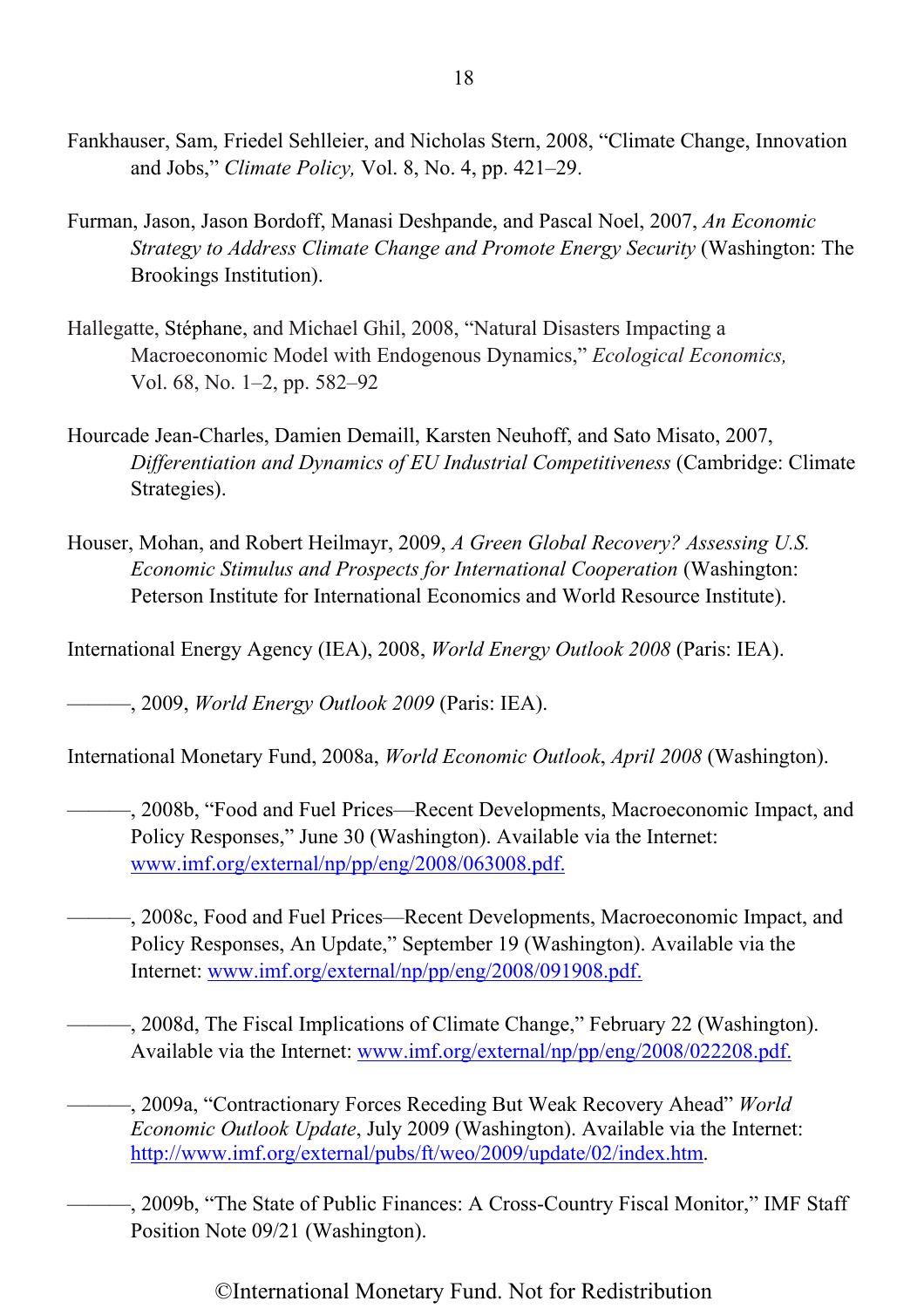- ———, 2009c, "The State of Public Finances: Outlook and Medium-Term Policies After the 2008 Crisis," March 6 (Washington). Available via the Internet: <www.imf.org/external/np/pp/eng/2009/030609.pdf>
- Intergovernmental Panel on Climate Change (IPCC), 2007, *Fourth Assessment Report, Climate Change 2007: Synthesis Report* (Geneva: IPCC).
- Joskow, Paul, and Donald Marron, 1992, "What Does a Negawatt Really Cost? Evidence from Utility Conservation Programs," *The Energy Journal*, Vol. 13, No. 4, pp. 41–74.
- Mabey, Nicholas, 2009, *Delivering a Sustainable Low Carbon Recovery* (London: E3G).
- McQueen, Duncan, and Sonja Vermeulen, 2006, *Climate Change and Forest Resilience*  (London: International Institute for Environment and Development).
- Metcalf, Gilbert, 2007, "A Proposal for a U.S. Carbon Tax Swap: An Equitable Tax Reform to Address Climate Change" (Washington: The Brookings Institution).
- National Audit Office (NAO), 2007, *Climate Change Levy and Climate Change Agreements: A Review by the National Audit Office* (London: NAO).
- Newbery, David, and Joseph Stiglitz, 1981, *The Theory of Commodity Price Stabilization: A Study in the Economics of Risk* (Oxford: Clarendon Press).
- Newell, Richard, 2008, *A U.S. Innovation Strategy for Climate Change Mitigation*  (Washington: The Brookings Institution).
- Nordhaus, William, 2007, "To Tax or Not to Tax: Alternative Approaches to Slowing Global Warming," *Review of Environmental Economics and Policy*, Vol. 1, No. 1, pp. 26–44.
- Organization for Economic Cooperation and Development (OECD), 2008, *Biofuel Support Policies: An Economic Assessment* (Paris: OECD).
- Pizer, William, 2002, "Combining Price and Quantity Control to Mitigate Global Climate Change," *Journal of Public Economics,* Vol. 85, No. 3, pp. 409–34.
- Robbins, Nicholas, Robert Clover, and Charanjit Singh, 2009, "A Climate for Recovery: the Colour of the Stimulus Goes Green" (London: HSBC).
- Roberts, Marc, and Michael Spence, 1976, "Effluent Charges and Licenses under Uncertainty," *Journal of Public Economics*, Vol. 5, No. 3–4, pp. 193–208.